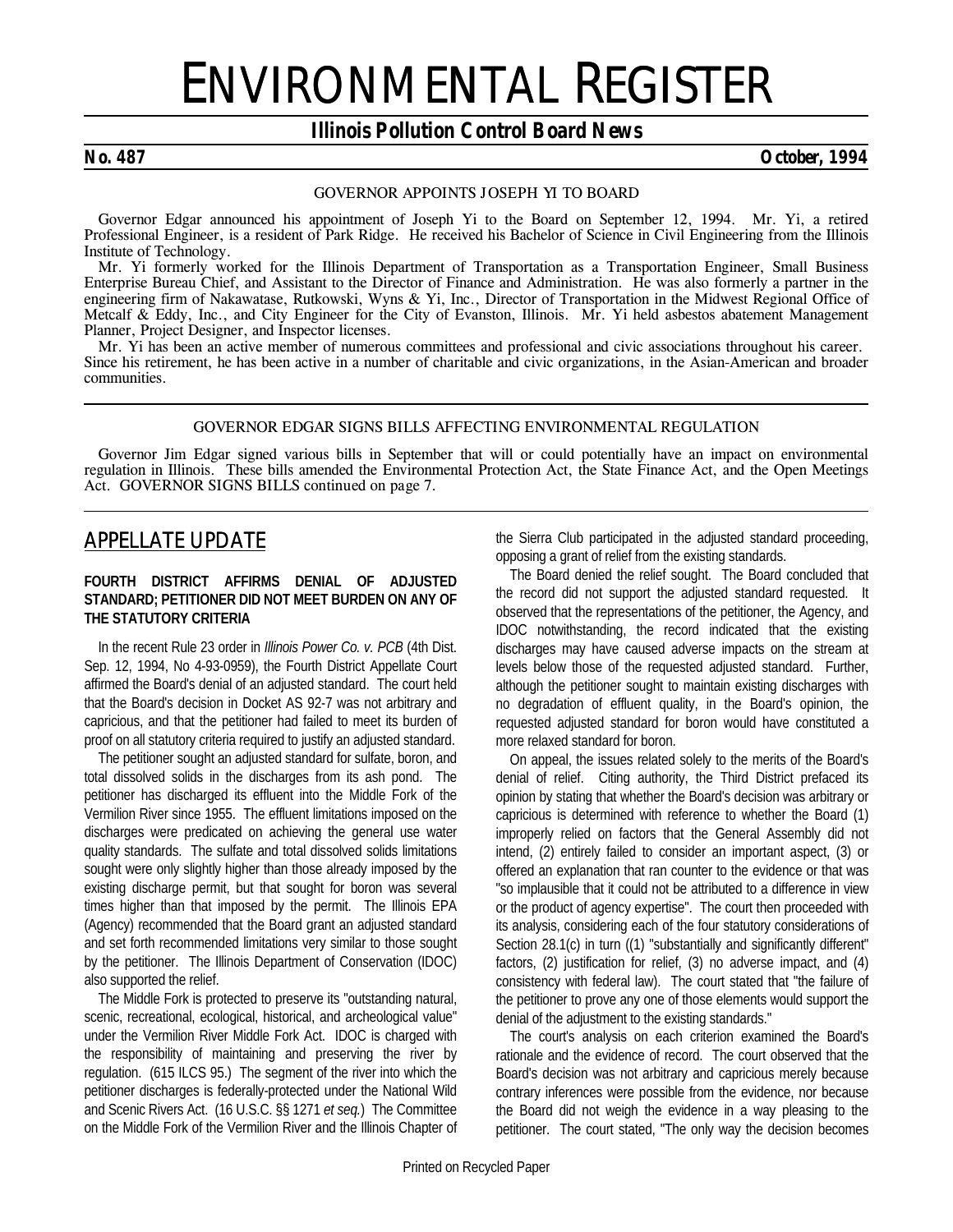arbitrary and capricious is if the petitioner can convince this court that, by not mentioning the evidence, the Board never considered it." On each factor, the court concluded that the record could have supported the Board's determination. Thus, the Board's determination was not arbitrary or capricious on any of the four statutory factors.

#### **SECOND DISTRICT AFFIRMS ADMINISTRATIVE CITATIONS, HOLDS THAT CITATION CAN ISSUE AGAINST A LANDFILL OPERATOR, THE BOARD CANNOT MITIGATE PENALTY IMPOSED, AND STATE'S ATTORNEY'S FEES WERE PROPERLY ASSESSED**

In *Rochelle Disposal Service, Inc. v. PCB* (2d Dist. Sept. 2, 1994, Nos. 2-93-0540 & 2-93-0694, consolidated) (affirming AC 91-45 & AC 92-26) and *Rochelle Disposal Service, Inc. v. PCB* (2d Dist. Sept. 16, 1994, Nos. 2-93-1006, 2-93-1383 & 2-93-1384, consolidated) (affirming AC 92-64, AC 91-32 & AC 92-26), the Second District Appellate Court affirmed the Board's decisions in imposing penalties and fees in five separate administrative citation actions. The actions arose through a series of inspections conducted by Ogle County at a landfill owned by the City of Rochelle, in whose name the facility permits issued. Rochelle Disposal operates the facility under contract with the City. The Ogle County State's Attorney issued the administrative citations challenged. The issues raised on appeal were similar in both consolidated cases, and the Second District rejected all the arguments in both. The decision that affirmed AC 92-64, AC 91-32, and AC 92-26 was a Rule 23 order.

The court rejected arguments that a landfill operator that did not hold the permit for the site was not a propoer named respondent. The operator argued that an administrative citation could issue only against the holder of the facility permit. Looking to the use of the word "person" in the preamble language of the Section 21 prohibitions violated, the court found the language clear. It concluded that there is no limitation in the Environmental Protection Act that onlly a permit holder is a proper named respondent for an administrative citation. The court observed that the respondent was actually operating the landfill, and opined that the General Assembly did not intend an enforcement loophole for an operator that did not hold the facility permit.

In both cases and as to all five citations, the Second District weighed arguments that the Board's imposition of the penalty was against the manifest weight of the evidence. The court noted in both decisions (citing *Caliendo v. Martin* (1st Dist. 1993), 250 Ill. App. 3d 409, 416, 620 N.E.2d 1318, 1324), "We will find an agency's decision to be against the manifest weight of the evidence only if it can be determined from the record that all reasonable and unbiased persons, acting within the limits provided by the law and drawing all inferences in support of the finding, would agree that the finding is erroneous." It held in both cases that the records included sufficient evidence from which the Board could conclude that the violations occurred.

In the decision affirming AC 91-45 and AC 92-26, the court cited authority for the proposition that "circumstantial evidence will suffice whenever an inference may be reasonably drawn from it, and the use of circumstantial evidence is not limited to those instances in which the circumstances support only one logical conclusion." Thus, the court accepted that circumstantial evidence of conditions at the site after the alleged violations supported a Board conclusion contrary to the respondent's inconsistent direct testimony of events at the site.

In both decisions, the court confronted whether the Board has a duty to mitigate the penalty based on circumstances. It looked to the mandatory nature of the language of Section 42(b)(4) and the lack of express language relating to mitigation in the administrative citation provision, such as appears in Section 42(h) with regard to general enforcement actions. It held that the Board is thoroughly without authority to mitigate the penalty imposed in administrative citation actions.

The respondent also argued in both cases that the Board should have determined that there was no violation because the violations occurred due to "uncontrollable circumstances", pursuant to Section 31.1(d)(2) of the Act. Examining the evidence, the court noted that "there was no evidence presented at hearing" as to why the respondent did not engage in certain measures used in the past to avoid a violation. It held that the Board's decision on the issue of uncontrollable circumstances was not against the manifest weight of the evidence.

Finally, the respondent challenged the Board's imposition of attorney's fees in the decision that affirmed AC 92-64, AC 91-32, and AC 92-26. The respondent cited Section 42(f) of the Act for the proposition that the violation must have been wilful, knowing, or repeated to support an award of attorney's fees. The court held that these factors do not apply under Section 31.1, which provides for administrative citations. The court further rejected the argument that the Board could not award fees because the action was not filed in the name of the "People of the State of Illinois".

## *RULEMAKING UPDATE*

#### **PART I 15% ROP PLAN FOR VOM EMISSIONS ADOPTED; PART II AND III PLANS PROPOSED FOR SECOND NOTICE; PART IV PLAN SET FOR HEARING AND PROPOSED FOR FIRST NOTICE, R94-12, R94-15, R94-16 & R94-21**

On September 15, 1994, the Board undertook four separate actions relating to four different parts of the Illinois 15 percent reduction of pollution (15% ROP) plan. The Agency has filed four separate 15% ROP Plan proposals to date, which the Board is dealing with under four separate docket numbers. In sum, all the ROP plan segments would seek a 15 percent 1990 VOM emissions levels in the Chicago and Metro-East St. Louis areas, in order to fulfill requirements under the federal Clean Air Act (CAA). The state is federally required to reduce VOM emissions by 159 tons per day (tpd) in the Chicago area and by 36 tpd in the Metro-East area. *(See issues 483, June, 1994; 484, July, 1994; 485, Aug., 1994 & 486, Sept., 1994.)*

The Board accepted each of the four 15% ROP plan rulemaking proposals pursuant to the "fast-track" rulemaking provisions of Section 28.5 of the Environmental Protection Act (Act). Section 28.5 requires the Board to proceed within set time-frames toward the adoption of the proposed amendments. The Board lacks any discretion under the statute to adjust these time-frames under any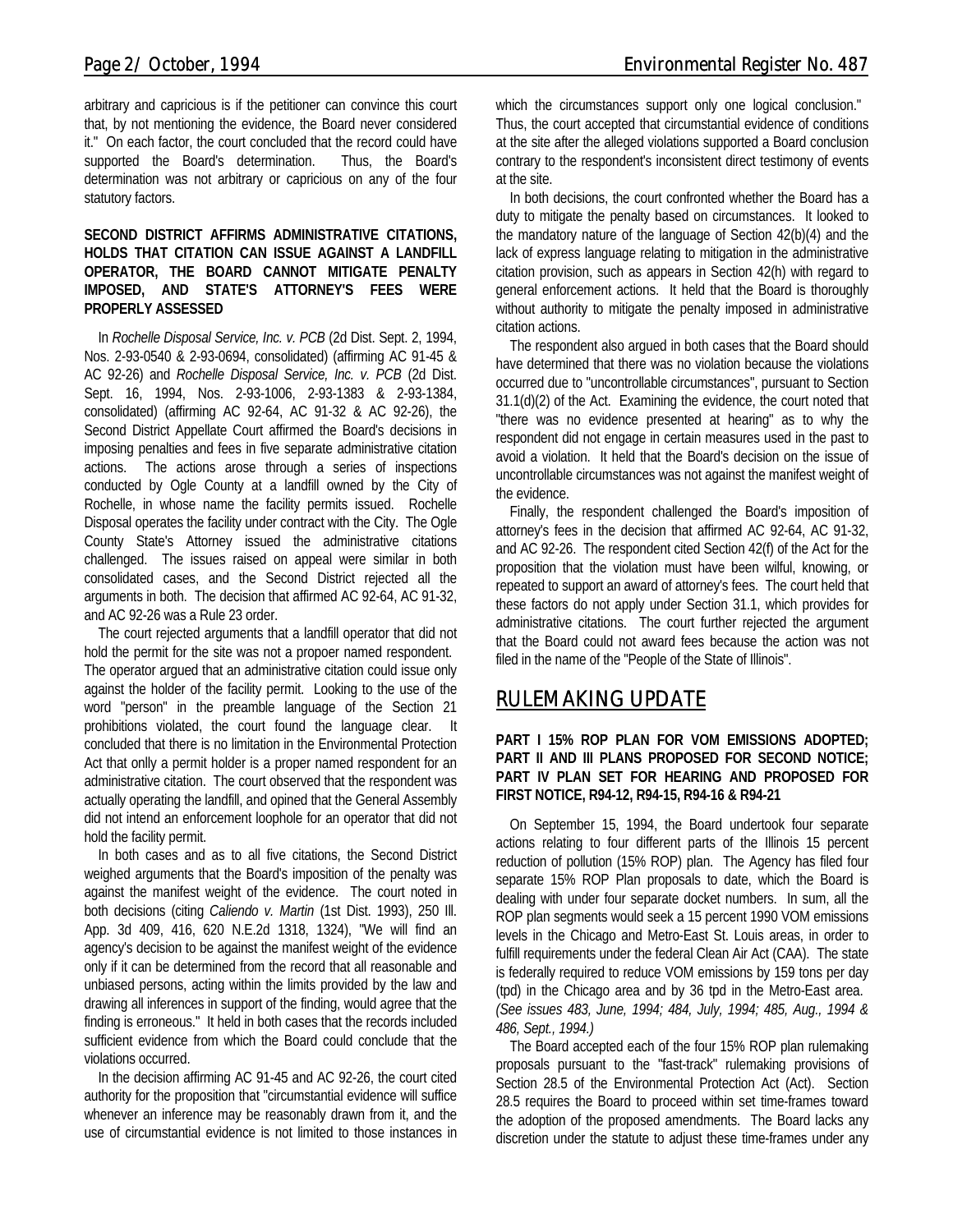circumstances. Under Section 28.5(o), the Board must have adopted the proposal for Second Notice within 130 days on receipt of the proposal from the Agency. Section 28.5(p) requires that the Board must adopt and file final rules based on the proposal within 21 days of when it receives a Certificate of No Objection from JCAR.

#### *Part I Proposal, R94-12*

The Board adopted amendments based on the Agency's Part I ROP plan rulemaking proposal under docket R94-12. The amendments revised the volatile organic material (VOM) emissions regulations to require the use of pressure-vacuum relief valves on vent tubes at gasoline dispensing operations in both the Chicago and Metro-East areas. The amendments also require a lowering of the Reid vapor pressure (RVP) on gasoline from 9.0 psi to 7.2 psi in the Metro-East area. (Section 211(k) of the CAA will already require this RVP reduction in the Chicago area.) The Agency indicated in filing the Part I proposal that the use of pressure-vacuum relief valves will reduce emissions by 4 tpd in the Chicago area and by 0.4 tpd in the Metro-East area. The use of 7.2 RVP fuel will reduce emissions 8.5 tpd in the Metro-East St. Louis area.

The Agency filed the Part I proposal on April 24, 1994. The Board proposed the amendments for First Notice publication in the *Illinois Register* without substantive review on May 5, 1994. The Board held a public hearing on the proposal on June 17, 1994. The Board cancelled two later scheduled hearings because the level of public interest did not warrant conducting them. The Board proposed amendments based on the proposal for Second Notice review by the Joint Committee on Administrative Rules (JCAR) on August 11, 1994. Direct questions on the Part I proposal to Michael J. McCambridge, at 312-814-6924. Please refer to docket R94-12.

#### *Part II Proposal, R94-15*

The Board proposed amendments for Second Notice review by JCAR based on the Agency's Part II ROP plan proposal under docket R94-15. The proposed Part II amendments contemplate extending VOM emissions control measures to the loading of marine vessels and deletion of the exemption for barge loading from the regulations applicable to "Miscellaneous Fabricated Product Manufacturing Processes", "Miscellaneous Formulated Manufacturing Processes", "Miscellaneous Organic Chemical Manufacturing Processes", and "Other Emissions Units" source categories. The record indicated that the Part II proposal would reduce the VOM emissions by 1.3 tpd in the Chicago area and by 11.82 tpd in the Metro-East area. At the special Board meeting of September 28, 1994, in response to a joint motion filed September 23 by the Agency and the Illinois Environmental Regulatory Group (IERG), the Board made minor modifications to segments of the proposed amendments, to restore existing text originally proposed for deletion.

The Agency filed the Part II proposal with the Board on May 26, 1994. The Board held public hearings on the proposal on July 12 and August 9, 1994 in Collinsville. On June 2, 1994, the Board proposed a new Clean Air Act (CAA) rulemaking for First Notice publication in the *Illinois Register*. The Board cancelled a third scheduled hearing because the level of public interest did not warrant holding it. The Board will be free to adopt amendments based on the Part II proposal when it receives a Certificate of No Objection from JCAR or when 45 days have elapsed from when JCAR receives the proposal for Second Notice review, whichever comes first. Direct questions on the Part II proposal to Marie E. Tipsord, at 312-814-4925 or 618-498-9803. Please refer to docket R94-15.

#### *Part III Proposal, R94-16*

The Board proposed amendments for Second Notice review by JCAR based on the Agency's Part III ROP plan proposal under docket R94-16. The proposed Part III amendments contemplate making the standards of Parts 218 and 219, Subpart B, "Organic Emissions from Storage and Loading Operations", and Subpart V, "Total Resource Effectiveness" (TRE), more stringent. The proposed Part III plan rules would add the federal Control Technology Guidelines (CTG) and Alternative Control Technology (ACT) recommended controls for volatile organic liquids (VOLs) and volatile petroleum liquids (VPLs). The Agency anticipates that the TRE amendments will reduce VOM emissions by 4.05 tpd in the metropolitan Chicago area by 1996 and by an additional 1.58 tpd by 1999. The VOL/VPL amendments are anticipated to reduce the VOM emissions by 2.18 tpd in the Chicago area. The Agency expects no reductions in the Metro-East area.

The Agency filed the Part III ROP plan proposal on June 15, 1994. The Board proposed the Part III amendments for First Notice publication in the *Illinois Register* on June 23, 1994. The Board conducted a public hearing on the Part III plan on August 4, 1994 in Chicago. The Board cancelled two later scheduled hearings because the level of public interest did not warrant conducting them. The Board will be free to adopt amendments based on the Part II proposal when it receives a Certificate of No Objection from JCAR or when 45 days have elapsed from when JCAR receives the proposal for Second Notice review, whichever comes first. Direct questions on the Part II proposal to Diane F. O'Neill, at 312-814- 6062. Please refer to docket R94-16.

#### *Part IV Proposal, R94-21*

The Agency filed the Part IV ROP plan proposal on September 12, 1994. The Board proposed the Part IV plan amendments for First Notice publication in the *Illinois Register* on September 15, 1994. The Board has scheduled three hearings on the proposal, as described in the following paragraph. The Part IV proposal contemplates lowering the VOM content of coatings for several categories of surface coaters: the can, paper, coil, fabric, vinyl, metal furniture, baked large appliance, and miscellaneous parts and products coating categories. The Part IV proposal would also impose reductions in VOM emissions from sources in the automotive/transportation and business machine plastic parts coating categories that exceed specified emissions levels. The proposal would further make the VOM emissions limits applicable to wood furniture coating operations at a lowered threshold. The Part IV proposal would also require specified controls on synthetic organic chemical manufacturing industry (SOCMI) distillation and reactor processes and on bakery industry ovens. Finally, the amendments would make a number of minor amendments and corrections to the regulations, largely in response to comments submitted by U.S. EPA and affected entities. At the special Board meeting of September 28, 1994, in response to a motion filed September 20 by the Agency, the Board made a minor modification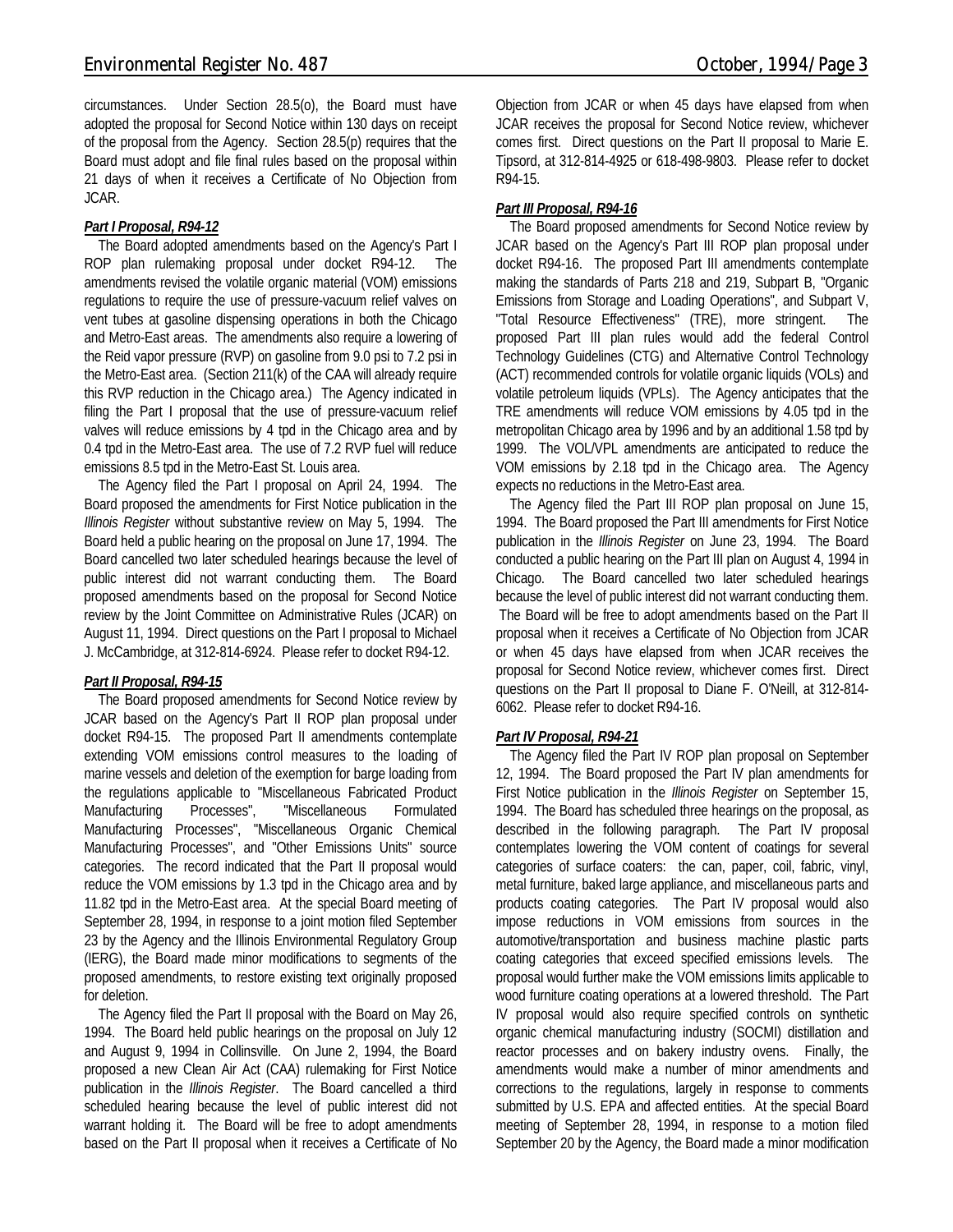to the proposed amendments, to renumber a Section to accommodate an existing Section already bearing that number.

The Agency stated that it contemplates that the coatings operations amendments would reduce VOM emissions by 10.16 tpd in the Chicago area and by 0.39 tpd in the Metro-East area. It estimated that the automotive/transportation surface coating aspects of the proposal would reduce VOM emissions by 0.28 tpd in the Chicago area, but it anticipates no reductions in the Metro-East area. The Agency anticipated no VOM reductions from either of the wood furniture coating or the SOCMI amendments in the Chicago or the Metro-East areas. Rather, the Agency included the wood furniture coating controls to avoid expected future increases in emissions and the SOCMI amendments to incorporate a new federal control technology guideline (CTG) as RACT. The Agency expects a 0.98 tpd reduction in VOM emissions in the Chicago area and no reduction in the Metro-East area from the bakery oven amendments.

The Board has scheduled three days of public hearings on the Part IV ROP plan proposal. The statute requires the Board to schedule three hearing dates, each for a prescribed purpose. The first day of hearing is reserved for presentations by the Agency and questions of Agency witnesses. The second scheduled day of hearing, if it occurs, is reserved for presentations by affected entities and all other interested persons. The third scheduled day of hearing, if it occurs, is reserved for any Agency response and responses of other parties. The hearings will be continued from day to day, as necessary, until all business is completed. However, the second and third hearing dates are subject to cancellation if the level of public interest and participation so warrant. The Board has scheduled hearings to occur at the James R. Thompson Center, 100 West Randolph Street, Chicago, as follows:

Room 9-040: 10:00 a.m., Friday, November 4, 1994 Room 9-025: 10:00 a.m., Friday, December 2, 1994 Room 9-040: 10:00 a.m., Friday, December 16, 1994

Direct questions on the Part IV proposal to Marie E. Tipsord, at 312- 814-4925 or 618-498-9803. Please refer to docket R94-21.

#### **UST RULES ADOPTED, R94-2(A)**

On September 15, 1994, the Board adopted regulations for underground storage tank remedial actions under docket number R94-2(A). The rules implement the extensive amendments to the LUST program adopted in P.A. 88-496. *(Issues 475, Oct. 6, 1993; 481, Apr., 1994 & 482, June, 1994.)* They establish requirements for LUST remediation and reimbursement. The regulations include provisions applicable to remediation of LUST sites, administration of the state's LUST reimbursement fund, reimbursement from the fund for costs of investigation and remediation, and for the audit of corrective action efforts. The Board was required by P.A. 88-496 to adopt final rules for the administration of the Illinois LUST program by September 15, 1994.

The Illinois EPA (Agency), pursuant to the mandate of P.A. 88- 496, developed its regulatory proposal in conjunction with the Underground Storage Tank Advisory Committee and filed it with the Board on March 15, 1994. The Board adopted a proposal for First Notice publication in the *Illinois Register* on March 17, 1994. The Board conducted five public hearings, concluding on June 8, 1994. At the hearings, the Agency and other participants, including the UST Advisory Committee, the Illinois Environmental Regulatory Group (IERG), the Illinois Petroleum Marketers Association, the Illinois Petroleum Council, and the Illinois Department of Transportation, offered testimony on the Agency proposal. The Board adopted an interim opinion and order on August 1, to allow additional public comments before adopting a proposal for Second Notice review by the Joint Committee on Administrative Rules (JCAR). The Board proposed the rules for Second Notice JCAR review on August 11, 1994. *(See issue 486, Sept., 1994.)*

Simultaneously to proposing the rules for Second Notice on August 11, in response to the requests of several participants and a formal motion by IERG to sever the docket, the Board created a separate sub-docket B to consider generic clean-up objectives and alternative methodologies for determining objectives. Direct questions to Musette Vogel, at 217-524-8509. Please refer to docket R94-2.

#### **STEEL AND FOUNDRY LANDFILL AMENDMENTS ADOPTED, R90-26(B)**

On September 1, 1994, the Board adopted certain amendments to the landfill regulations. The rulemaking, subdocket B of the R90- 26 steel and foundry waste landfill amendments, augment amendments adopted in the parent docket, subdocket A, on July 21, 1994. The parent rulemaking, R90-26(A), established a set of landfill regulations specific to certain wastes generated by the steel and foundry industries. (*See issues 475, Oct. 6, 1993; 478, Jan. 1, 1994; 481, Apr., 1994; 482, May, 1994 & 485, August, 1994.*) The proponents of the amendments are members of the industries that generate the wastes at issue.

The subdocket B proposed amendments added a new provision to the proposed rules relating to facility location. The Board opened subdocket B in response to requests by the Illinois Steel Group and the Illinois Cast Metal Association, the proponents of the steel and foundry waste landfill amendments. On March 31, 1994, the Board proposed the subdocket B amendments for First Notice publication in the *Illinois Register* and proposed them for Second Notice review by the Joint Committee on Administrative Rules on June 23, 1994. *(See issues 481, Apr., 1994 & 484, Aug., 1994.)*

Direct questions to Kathleen M. Crowley, at 312-814-6929. Please refer to docket R90-26.

#### **LANDSCAPE WASTE COMPOST FACILITIES RULES PROPOSED FOR SECOND NOTICE, R93-29**

On September 15, 1994, the Board proposed rules for Second Notice Review by the Joint Committee on Administrative Rules (JCAR) that would regulate landscape waste management facilities in Illinois. The proposed rules would establish performance standards for landscape compost facilities and testing procedures and standards for end-product compost derived from landscape waste and offered for sale or use in Illinois.

The Board formally accepted a December 30, 1993 proposal for landscape waste facilities from the Illinois EPA (Agency) on January 20, 1994. (*See issue 479, Feb., 1994.*) The Board conducted a public hearing on the proposal on April 15 and proposed the rules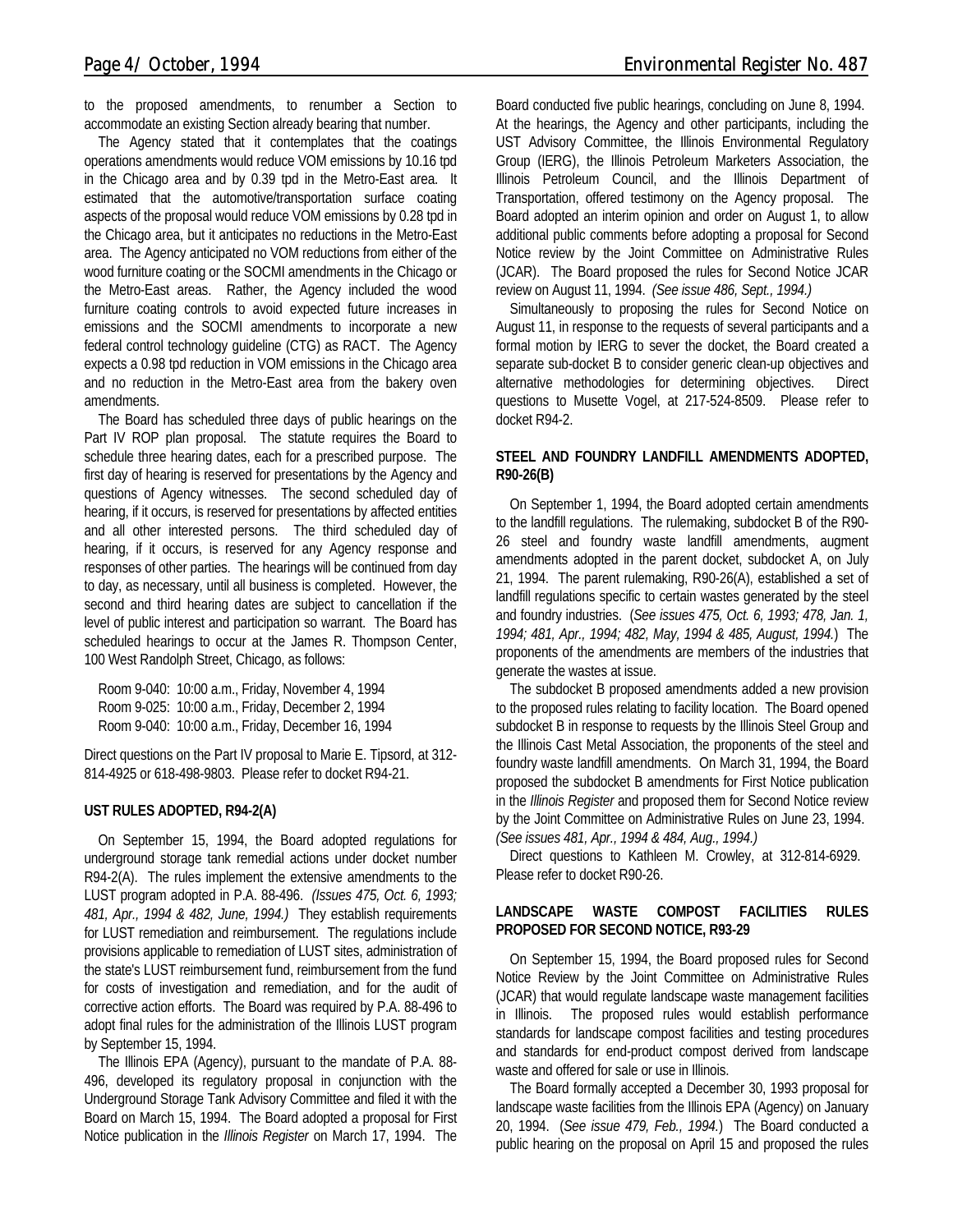for First Notice publication in the *Illinois Register* on June 30, 1994. *See issue 484, July, 1994.*) This proceeding is one of three mandated by the Act. Section 22.33 requires that the Agency proposed standards for composting landscape wastes on or before January 1, 1994, and that the Board adopt such standards by December 1, 1994. Sections 22.34 and 22.35 set forth similar mandates relating to composting organic waste and mixed municipal waste, and Section 22.35. The R93-29 proposal addresses only the Section 22.33 mandate.

The Board will be free to adopt regulations based on the proposed rules when either the Second Notice period ends, 45 days after JCAR received the Second Notice package, or upon receipt of a Certificate of No Objection from JCAR. Direct questions to Kevin G. Desharnais, at 312-814-6929. Please refer to docket R93-29.

#### **PROCEDURAL RULES FOR APPEALS FROM STATE FIRE MARSHALL DETERMINATIONS PROPOSED FOR SECOND NOTICE, R94-11**

On September 15, 1994, the Board proposed procedural rules for appeals from determinations of the Office of the State Fire Marshall (OSFM) for Second Notice review by the Joint Committee on Adminstrative Rules (JCAR). Under recent amendments to the Environmental Protection Act, in P.A. 88-496, effective September 13, 1993 (*see issue 475, Oct. 6, 1993.*), the OSFM is charged with making two new determinations in the course of remedial action relating to leaking underground petroleum storage tanks. The OSFM now makes the eligibility and deductibility determinations formerly made by the Agency. The Board is charged with hearing the owner or operator's appeals of those OSFM determinations. Although the Board has always heard those appeals when the determinations were made by the Agency, these are the first appeals of OSFM determinations that the Board has ever heard.

The proposed rules set forth the information that a petitioner must include in its petition for review. Among the proposed provisions unique to OSFM appeals is the scheduling of hearings only in Chicago and Springfield, unless the petitioner sets forth sufficient reasons in its petition for holding it elsewhere. This will avoid the parties travelling throughout the state. It will further allow scheduling multiple hearings on a single day. Other rules relate to cancelling hearings, staying the proceedings, and motions for summary judgment. Other aspects of the proposed rules either codify existing Board practices or reference existing segments of the procedural rules.

The Board opened this docket on its own subsequent to the passage of P.A. 88-496. On June 30, 1994, the Board proposed the amendments for First Notice publication in the *Illinois Register (see issue 484, July, 1994)* and conducted a public hearing in Springfield on August 22.

The Board will be free to adopt regulations based on the proposed rules when either the Second Notice period ends, 45 days after JCAR received the Second Notice package, or upon receipt of a Certificate of No Objection from JCAR. Direct questions to the hearing officer, Deborah Frank, at 217-356-5275. Please refer to docket R94-11.

#### **WATER AMENDMENTS PROPOSED FOR FIRST NOTICE, R94-1**

The Board proposed amendments to certain of the water quality amendments for First Notice publication in the *Illinois Register* on September 15, 1994. The proposed amendments would amend certain of the water quality regulations by updating various standards for ammonia nitrogen, lead, and mercury. The Board has also scheduled two public hearings to occur in November in Springfield and Chicago.

The Illinois EPA (Agency) proposal proceeded from a mandatory review of the Illinois stream water quality regulations required under the federal Clean Water Act (33 U.S.C. §§ 1251 *et seq.*). The proposal would amend Parts 302 and 304 of the Water Pollution Control regulations to revise the standards for ammonia nitrogen, mercury, and lead general water quality standards; secondary contact and indigenous aquatic life standards; and other regulations. The Agency filed the proposal February 24, 1994. The Board accepted the proposal on March 17, 1994 and decided to proceed on the proposal as a federally required rule on May 5, 1994. (*Issues 481, April, 1994 & 483, June, 1994.*)

Section 28.2 of the Act allows the Agency to certify that certain regulatory amendments are federally required rules. It allows the Board 45 days to either accept or reject the Agency's certification. Pursuant to the Board's order of May 5 construing Section 28.2, the Board was to have proposed a First Notice rule for publication in the *Illinois Register* within six months, *i.e.*, by November 5, 1994.

The hearing officer has scheduled two days of public hearings to consider the technical merits and economic considerations associated with the proposed amendments. Those hearings are scheduled as follows:

Friday, November 10, 1994

James R. Thompson Center Room 2-025 100 West Randolph Street Chicago, Illinois 60601

Tuesday, November 22, 1994 Law Enforcement Training Center 600 South 2nd Street Springfield, Illinois 62704

The Board will be free to proceed to propose the amendments for Second Notice review by the joint Committee on Administrative Rules 45 days after Notices of Proposed Amendments appear in the *Illinois Register*. Direct questions to Diane F. O'Neill, at 312- 814-6062. Please refer to docket R94-1.

#### **SITE-SPECIFIC WATER QUALITY RULE FOR FLUORIDE APPLICABLE TO GENERAL MOTORS CORP. PROPOSED FOR FIRST NOTICE, R93-13**

The Board proposed a site-specific set of amendments to a water quality regulation for fluoride for First Notice publication in the *Illinois Register* on September 1, 1994. The proposed amendments would affect the fluoride water quality standard that applies to an unnamed tributary to the Vermilion River and a segment of the Vermilion River for 0.9 stream miles downstream of the confluence to the Indiana state line. It would increase the water quality standard from 5 milligrams per liter (mg/l) to 10 mg/l.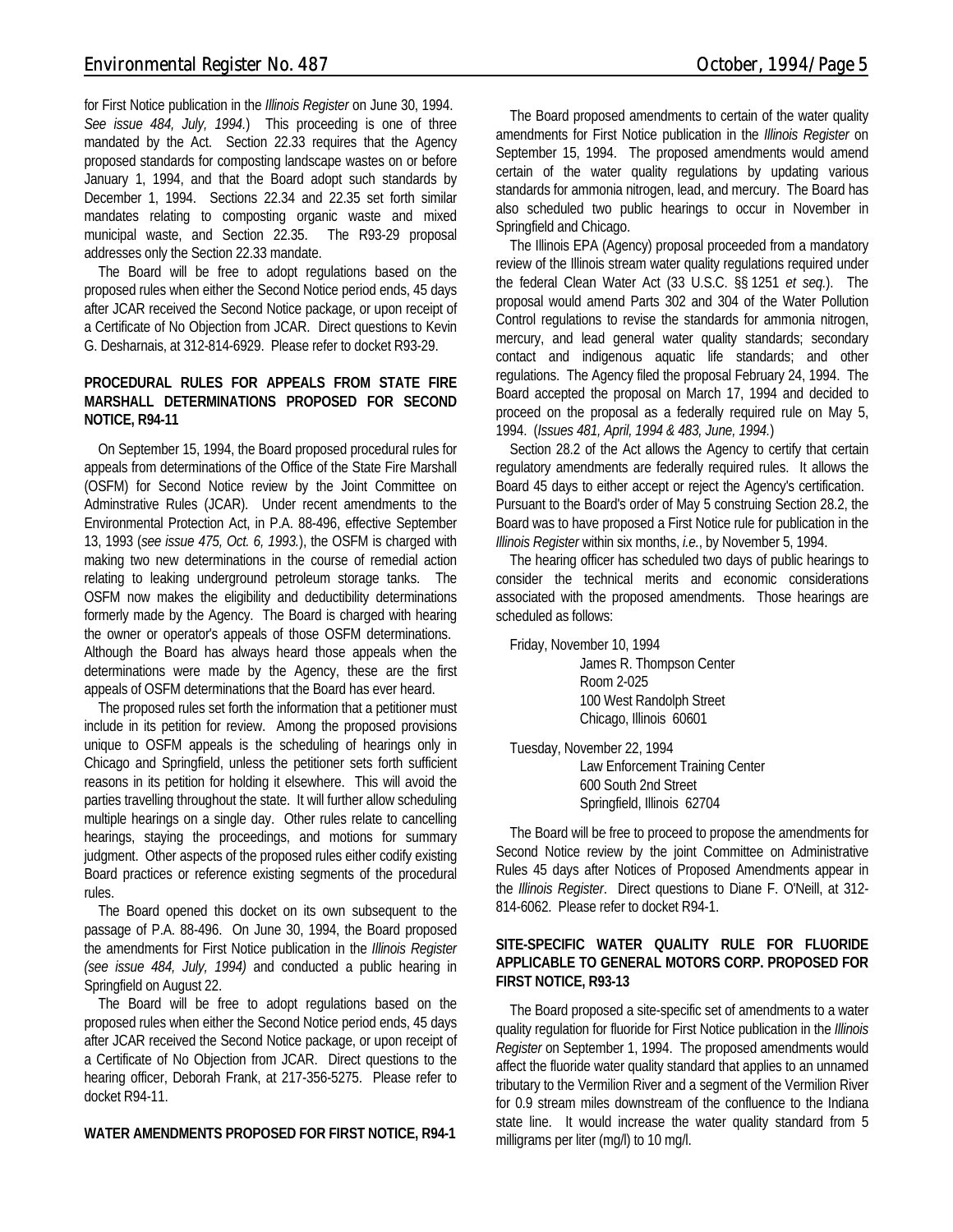The proposed amendments to Section 302.322 of the water pollution control regulations are based on a proposal filed June 23, 1993 by the General Motors Corporation. The Board conducted a public hearing on the proposal on April 26, 1994. The amended water quality standards would specifically increase the fluoride limitation as caused by the wastewater discharges of General Motors Corporation into the receiving stream. Direct questions to Diane F. O'Neill, at 312-814-6062. Please refer to docket R93-13.

### *FOR YOUR INFORMATION*

#### **AGENCY SCHEDULES PUBLIC HEARING ON PROPOSED SO2 SIP REVISION FOR PEORIA/TAZEWELL AREA**

The Illinois EPA (Agency) has scheduled a public hearing on a proposed revision to the Peoria/Tazewell state implementation plan  $(SIP)$  for sulfur dioxide  $(SO<sub>2</sub>)$ . The area is currently designated as a nonattainment area. The Agency intends to propose to U.S. EPA that it redesignate the area as an attainment area. The proposed submittal includes a maintenance plan. The Agency is maintaining copies of the proposed plan for public inspection at its Peoria (5415 N. University Street) and Springfield (1340 North Ninth Street) offices. A copy is also available at the Peoria Public Library (107 N.E. Monroe, Peoria). The Agency has assigned this matter IEPA File 498-94.

The hearing is scheduled for 11:00 a.m., Tuesday, October 25, 1994, at the Peoria Public Library, 2nd Floor Meeting Room, 107 E. Monroe, Peoria. The Agency stated that the record will close on Tuesday, November 1, 1994. Interested persons should direct comments to John Williams, Agency Hearing Officer, Illinois EPA, 2200 Churchill Road, P.O. Box 19276, Springfield, Illinois 62794-9276 (phone 217-782-5544). Interested persons should direct questions to Rachel Doctors, Illinois EPA,

#### *GOVERNOR SIGNS BILLS continued from page 1.*

P.A. 88-602 (formerly SB 1296), signed and effective September 1, 1994 amended Section  $22.2(j)(6)(E)(v)(V)$  of the Environmental Protection Act. The amendment changes a Phase I environmental audit requirement. It decreased the time from 75 years to 50 years for which a property owner is responsible for researching the business records for the property to determine whether there was a release or is a threatened release of hazardous substance or pesticide.

P.A. 88-621 (formerly HB 1332), signed September 9 and effective January 1, 1995, amended the exceptions to the Open Meetings Act (5 ILCS 120). The statute now provides, *inter alia*, that a "quasi-adjudicative body" may meet in closed session to consider "evidence or testimony . . ., provided that the body prepares and makes available for public inspection a written decision setting forth its determinative reasoning." Under the new amendments, an agency must vote at an open meeting to conduct a closed meeting, citing and publicly disclosing the specific exception authorizing the closed meeting. Further, instead of a "general description of all matters proposed, discussed, or decided, and a record of any votes taken" at the closed meeting, the amendments require a "summary of discussion on all matters proposed, deliberated, or decided, and a record of any votes taken". Also, the amendments changed from 24 hours to 48 hours the advanced notice an agency must give of its meetings. Finally, the amendments extended from 45 days to 60 days the time within which a complainant may file an action for enforcement of the Open Meetings Act.

P.A. 88-633 (formerly HB 3192), signed September 9 and effective January 1, 1995, amended the prohibition against land application of untreated grease trap sludge in Section 22.30 of the Environmental Protection Act. It now prohibits the introduction of this material into any sewage treatment works or the collection system for any treatment works without the express authorization of the owner or operator of the works. It also now prohibits the transportation of this material off-site without accompanying specific documentation and requires shippers, transporters, and receiving entities to retain records of the shipments for a minimum of two years after disposal of the material. The amendments authorize owners and operators of sewage treatment works to establish a program for registration and licensing for collection and transportation of grease trap sludge, and to charge a fee to recover the costs of any such program.

P.A. 88-668 (formerly SB 1721), signed and effective September 16, 1994, was an omnibus environmental bill. The bill amended the Section 3.76 definition of "coal combustion waste" to include fly ash with 10 percent or less fuel grade petroleum

 2200 Churchill Road, P.O. Box 19276, Springfield, Illinois 62794-9276 (phone 217-524-3333).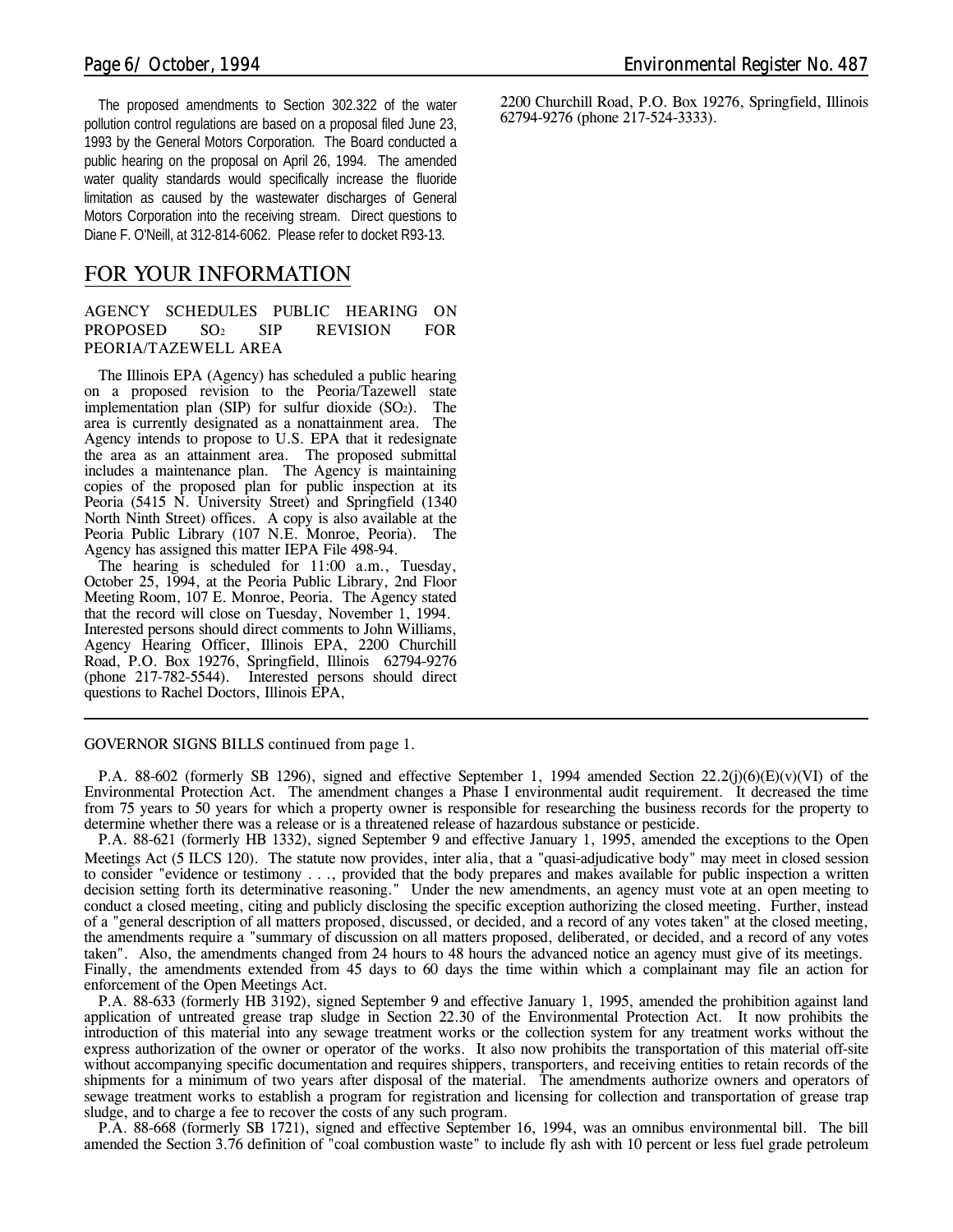#### *Environmental Register No. 487 October, 1994/Page 7*

coke, so that this material would be disposed of in the same way as other coal combustion waste. It amended Section 39.5 of the Act to clarify that an owner or operator of a new air pollution source subject to the Clean Air Act Program (CAAP) must submit a completed permit application within 1 year after commencing operations. The amendments to Section 39.5 further clarify that an owner or operator of a source that first becomes subject to the CAAP due to a change in operations must submit a permit application at least 180 days before commencing operations. The amendments of Section 39.5 also clarify that the fee for a federally-enforceable state operating permit (FSOP) for an air pollution source that emits less than 25 tons per year of regulated air pollutants is the same \$100.00 fee as that in the CAAP for a source emitting less than 25 tons per year. Formerly, the FSOP fee was \$1,000.00. An amendment to Section 44(f) corrected a typographical error, changing "justifiable risk" to "unjustifiable risk" in the definition of the crime of reckless disposal of hazardous waste. It removed the condition "or may otherwise cause property damage" from the criteria that automatically place a leaking underground storage tank (LUST) into the high priority risk classification for remedial action in Sections 57.7 and 57.8 of the Environmental Protection Act. Finally, the bill added Section 5.386 to the State Finance Act (30 ILCS 105) to create the new Clean Air Act (CAA) Fund. Although formerly referenced in other statutes two years ago when the General Assembly created the CAAP (but not to be collected until some time in 1995), this amendment actually created the fund in the state treasury for the Comptroller's management of the funds collected in administration of the CAAP.

## *FINAL ACTIONS - September 1, 1994 BOARD MEETING*

- 93-15 Dorothy Furlan and Michael Furlan v. University of Illinois School of Medicine - The Board granted summary judgment in favor of the Winnebago County respondent in this citizens' noise enforcement action.
- 93-139 The Ensign-Bickford Company v. EPA The Board granted this Union County petitioner a five-year air variance with conditions, which essentially extends the term of the variance previously granted August 22, 1991 in PCB 90-242, to allow open burning of explosive waste.
- 93-249 Glenbard Wastewater Authority v. EPA The Board granted voluntary withdrawal of this NPDES permit appeal involving a DuPage County facility.
- 93-257 J.M. Sweeney Co. v. EPA The Board granted this Cook County motor vehicle fueling facility a variance until March 31, 1995 from certain of the air pollution control regulations that require the installation of Stage II vapor recovery equipment to control the emissions of volatile organic material.
- 94-18 City of Wheaton v. Office of the State Fire Marshall - The Board granted summary judgment, affirming the determination of the Office of the State Fire Marshall, in the underground storage tank fund reimbursement determination appeal involving a DuPage County facility.
- 94-47 Dart Container Corporation of Illinois v. EPA - The Board granted voluntary withdrawal of this underground storage tank fund reimbursement determination appeal involving a Kane County facility.
- 94-80 Gunite Corporation v. EPA The Board granted voluntary withdrawal pursuant to a jointly-filed stipulation of settlement and dismissed this underground storage tank fund reimbursement determination appeal involving a Winnebago County facility.
- 94-106 Sheridan Towers Partnership, Beneficiary under Trust No. 118462 LaSalle National Trust, N.A. Trustee v. Office of the Illinois State Fire Marshall - The Board granted voluntary withdrawal of this underground storage tank fund reimbursement determination appeal involving a Cook County facility.
- 94-171 Granite City Steel Division, National Steel Corporation v. EPA - The Board granted voluntary withdrawal of this underground storage tank fund reimbursement determination appeal involving a Madison County facility.
- 94-189 Unocal Corporation v. Office of the State Fire Marshall - The Board granted voluntary withdrawal of this underground storage tank fund reimbursement determination appeal involving a Cook County facility.
- 94-203 Citizens Utilities Company of Illinois and the Village of Plainfield v. IEPA and the Village of Bolingbrook - The Board dismissed this third party NPDES permit appeal involving a Will County facility for lack of subject matter jurisdiction.
- 94-239 Department of the Army, Rock Island District, Corps of Engineers v. IEPA - Upon receipt of an Agency recommendation, the Board granted the petitioner a 45-day provisional variance from certain of the water pollution control effluent and water quality regulations applicable to discharges of iron, sulfate, and manganese, to allow continued operations during a period of rehabilitation work on 11 pressure relief wells in Hancock, Adams, and Pike Counties.
- AC 94-43 EPA v. Raymond E. Bennington and Jane Bennington - The Board entered a default order, finding that the Livingston County respondents had violated Section 21(p)(1) of the Act and ordering them to pay a civil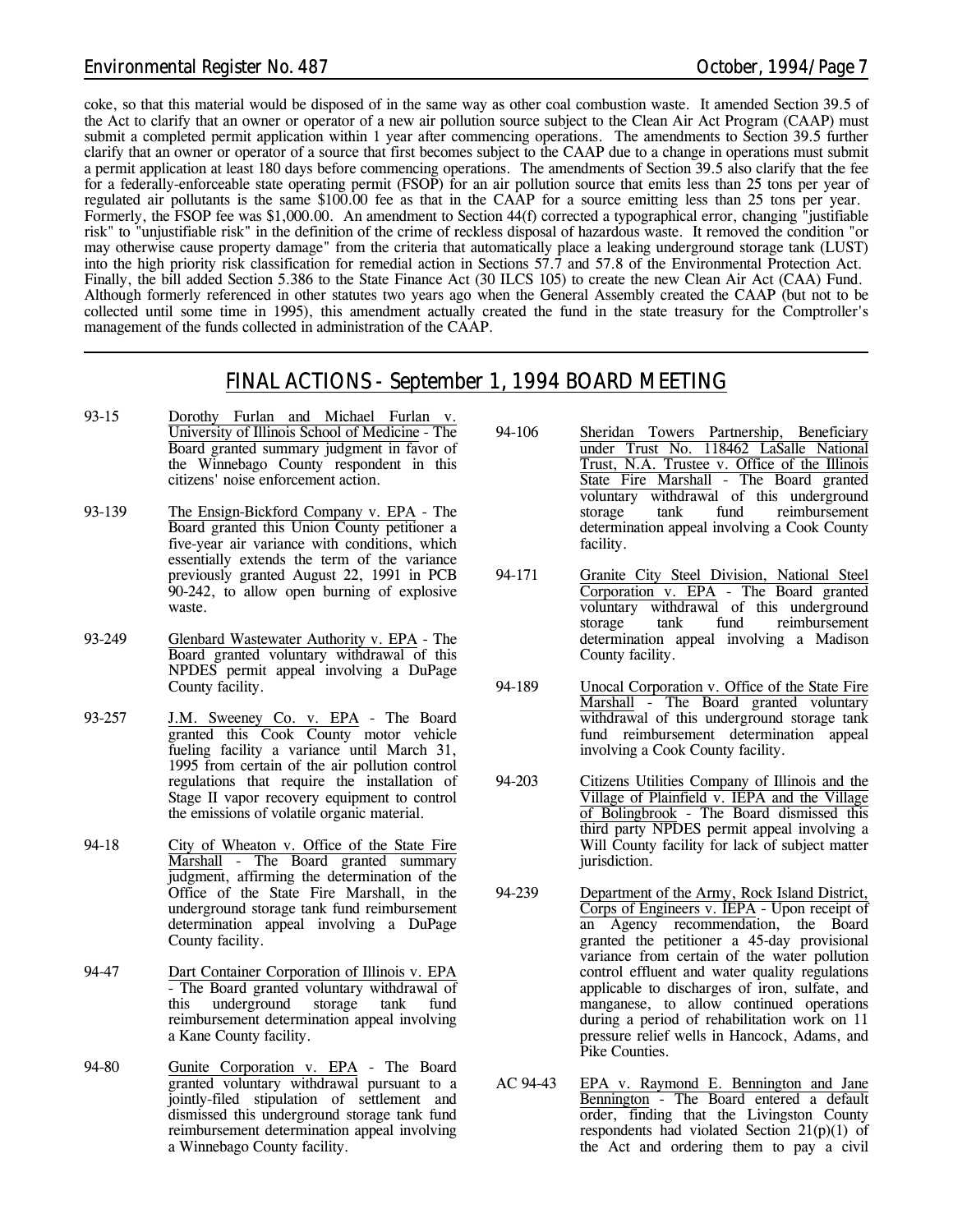penalty of \$500.00.

- AC 94-44 EPA v. John Svendsen The Board entered a default order, finding that the Macon County respondent had violated Sections 21(p)(1) and (p)(3) of the Act and ordering him to pay a civil penalty of \$1,000.00.
- AC 94-45 EPA v. Gallatin National Company The Board entered a default order, finding that the Fulton County respondent had violated Section  $21(0)(13)$  of the Act and ordering it to pay a civil penalty of \$500.00.
- AC 94-46 EPA v. Abundant Life Pentecostal Church The Board entered a default order, finding that the Vermilion County respondent had violated Section  $21(p)(1)$  of the Act and ordering it to pay a civil penalty of \$500.00.
- AC 94-53 County of DuPage v. Waste Management of Illinois - The Board entered a default order, finding that the DuPage County respondent had violated Section  $21(0)(5)$  of the Act and ordering it to pay a civil penalty of \$500.00.
- AC 94-55 EPA v. Ron Fijal d/b/a Ronny's Gear Service - The Board entered a default order, finding that the Cook County respondent had violated Section  $21(p)(1)$  of the Act and ordering it to pay a civil penalty of \$500.00.
- AC 94-57 EPA v. Joseph Powell and Della Powell The Board entered a default order, finding that the Menard County respondents had violated Sections  $21(p)(1)$  and  $(p)(3)$  of the Act and ordering them to pay a civil penalty of \$1,000.00.
- AC 94-62 EPA v. Wesley Simpson The Board entered a default order, finding that the Peoria County respondent had violated Section 21(p)(1) of the Act and ordering him to pay a civil penalty of \$500.00.
- AS 92-13 In the Matter of: Petition of Alumax Inc. for an Adjusted Standard from 35 Ill. Adm. Code 218 - The Board granted this Grundy County facility an adjusted standard with conditions from certain of the air pollution control regulations pertaining to emissions of volatile organic material emissions from "other emis-

sion units".

- AS 93-8 In the Matter of: Petition of Akzo Chemicals, Inc. for an Adjusted Standard from 35 Ill. Adm. Code 304.105 and 302.208 - The Board granted this Grundy County facility an adjusted standard with conditions from the general use water quality standards applicable to Aux Sable Creek and the Illinois River for boron, chloride, sulfate, and total dissolved solids.
- R90-26(B)In the Matter of: Foundry & Steel Industry Amendments to the Landfill Regulations, 35 Ill. Adm. Code 817 - *See Rulemaking Update.*

## *NEW CASES - September 1, 1994 BOARD MEETING*

- 94-178 Herrin Security Bank v. Shell Oil Company The Board determined that this citizen's land enforcement action involving a Williamson County facility was not frivolous and duplicitous and set it for hearing.
- 94-198 Caterpillar, Inc. (Mapleton Facility) v. IEPA The Board accepted this land variance involving a facility in Peoria County for hearing.
- 94-204 Mary Lou Powell v. Mr. M. Ceisel and Laser Express Auto Bath - The Board determined that this citizen's noise enforcement action against a DuPage County facility was not frivolous and duplicitous and set it for hearing.
- 94-220 People of the State of Illinois v. City of Gillespie, Macoupin County; John Crawford, d/b/a Knostman Crawford Associates; and H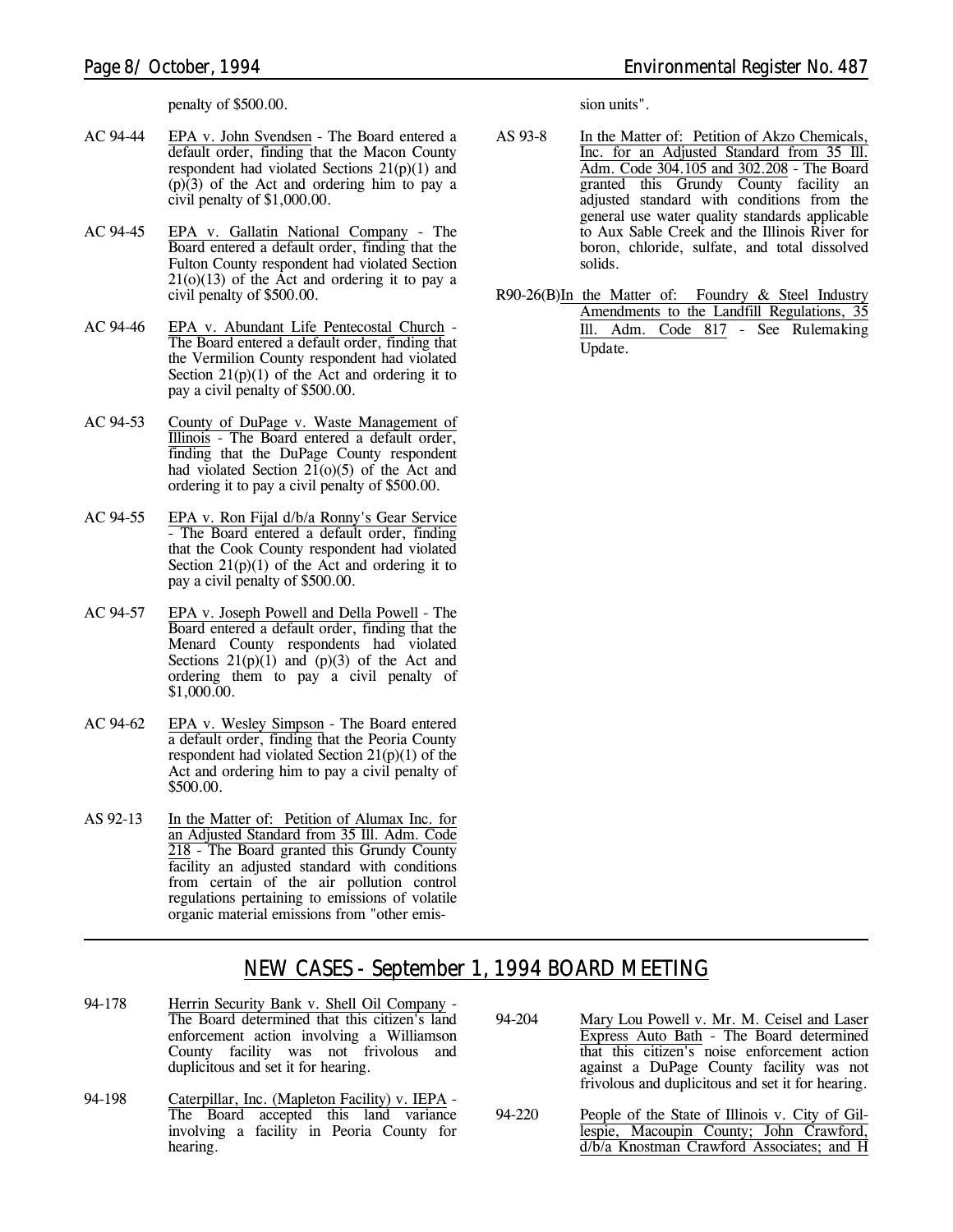& H Mechanical and Electrical Contractors, Inc. - The Board accepted this water pollution control enforcement action against a Macoupin County facility for hearing.

- 94-221 People of the State of Illinois v. Harper Oil Company - The Board accepted this underground storage tank enforcement action against a Effingham County facility for hearing.
- 94-222 Village of Hoffman Estates v. IEPA The Board ordered the submission of more information in this public water supply variance matter involving a Cook County facility.
- 94-223 J. I. Case Company v. IEPA The Board held this underground storage tank cleanup objectives appeal involving a Rock Island County facility.
- 94-224 Stickney-Forest View Public Library District v. Office of the State Fire Marshal - The Board accepted this underground storage tank fund reimbursement determination appeal involving a Cook County facility for hearing.
- 94-225 Amoco Oil Company v. IEPA The Board accepted this underground storage tank fund reimbursement determination appeal involving a DuPage County facility for hearing.
- 94-226 Boutin Cleaners v. IEPA The Board accepted this underground storage tank fund reimbursement determination appeal involving a Lake County facility for hearing.
- 94-227 Western Lion Limited v. IEPA The Board accepted this landscape waste facility permit appeal involving a Coles County facility for hearing.
- 94-228 People of the State of Illinois v. ABC Rail Products Corporation - The Board received a proposed stipulation and settlement agreement in this air enforcement action against a Cook County facility and ordered publication of the required newspaper notice.
- 94-229 Village of Creve Coeur v. IEPA The Board held this water well setback exception petition involving a Tazewell County facility.
- 94-230 Bargain Auto Rental, Inc./Budget Rent A Car Office of the State Fire Marshal - The Board held this underground storage tank fund reimbursement determination appeal involving a DuPage County facility.
- 94-231 National Steel Corporation, Granite City Division v. IEPA - The Board accepted this on-site landfill permit appeal involving a Madison County facility for hearing.
- 94-232 Browning-Ferris Industries of Illinois, Inc. v.

IEPA -

- 94-233 Amoco Oil Company v. IEPA The Board accepted this solid waste permit appeal involving a DeKalb County recycling facility for hearing.
- 94-234 Amoco Oil Company v. IEPA The Board accepted this underground storage tank fund reimbursement determination appeal involving a DuPage County facility for hearing.
- 94-235 Amoco Oil Company v. IEPA The Board accepted this underground storage tank fund reimbursement determination appeal involving a DuPage County facility for hearing.

94-236 J. R. Meyers Company, Inc. v. IEPA - The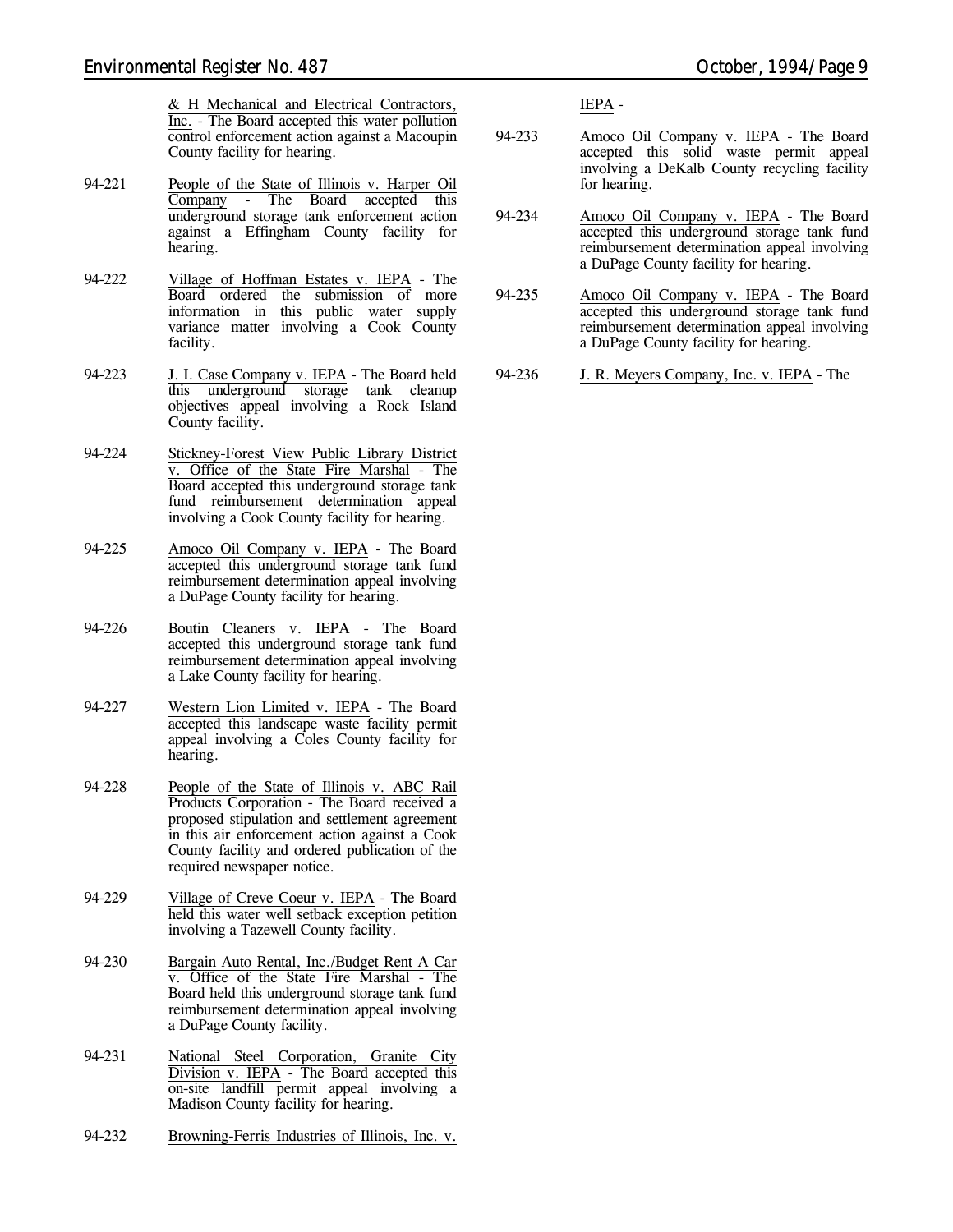Board ordered the submission of more information in this underground storage tank fund reimbursement determination appeal involving a Lake County facility.

- 94-237 Marathon Oil Company v. IEPA The Board accepted this underground storage tank fund reimbursement determination appeal involving a Cook County facility for hearing.
- 94-238 Ragulo Gonzalez v. Office of the State Fire<br>Marshal The Board accepted this The Board accepted this underground storage tank fund reimbursement determination appeal involving a Winnebago County facility for hearing.
- 94-239 Department of the Army, Rock Island District, Corps of Engineers v. IEPA - *See Final Actions.*
- AS 94-13 In the Matter of: Petition of Browning-Ferris Industries of Illinois, Inc.; Browning-Ferris Industries of Iowa, Inc.; and, BFI Modern Landfill, Inc. for an Adjusted Standard from 35 Ill. Adm. Code 811.714(b) - The Board accepted this petition for an adjusted standard from certain of the landfill financial responsibility requirements for hearing, for facilities in Lake, DuPage, Rock Island, Ogle, and St. Clair Counties.

## *FINAL ACTIONS - September 15, 1994 BOARD MEETING*

- 92-33 Erich J. Mandel v. Thaddeus G. Kulpaka The Board construed the respondent's silence as consent to the petitioner's motion for voluntary dismissal and dismissed this land and water pollution complaint against a Cook County respondent, as well as the respondent's counterclaim.
- 92-123 Chemrex, Incorporated v. EPA In response to a joint report filed by the parties that stated that they agreed that the decision in Chemrex, Inc. v. PCB (1st Dist. 1993), 257 Ill. App. 3d 274, 628 N.E.2d 963, determined that the tanks at issue were eligible for reimbursement, the Board remanded this underground storage tank fund reimbursement determination appeal involving a Cook County facility to the Agency for determination of the appropriate deductible amount and the reasonableness of costs.
- 93-79 Pace Suburban Bus Division of RTA v. EPA In response to cross motions for summary judgment, the Board determined that the Cook County tanks were registered with the Office of the State Fire Marshall and eligible for reimbursement, and it remanded this underground storage tank fund reimbursement determination appeal to the Agency for determination of the appropriate deductible amount and the reasonableness of costs.
- 93-136 Safety-Kleen Corp. (Caseyville Service/Accumulation Center) v. EPA - The Board granted voluntary withdrawal of this RCRA permit appeal involving a St. Clair County facility.
- 93-145 People of the State of Illinois v. Monarch Asphalt Company - The Board accepted a stipulation and settlement agreement in this air enforcement action against a Cook County respondent, ordered the respondent to pay a civil penalty of \$9,000.00, and ordered it cease and desist from further violation.
- 94-1 People of the State of Illinois v. Robert D. Fosnock, d/b/a Fos Auto and Truck Parts - The Board found that this Macoupin County respondent had violated the used tire management and land pollution control provisions of the Act and Board regulations in this land pollution control enforcement action, ordered the respondent to pay a \$156,250.00 civil penalty, and ordered it to cease and desist from further violation.
- 94-155 Cabot Corporation v. EPA The Board granted this Douglas county facility a variance from a condition to the variance from certain of the underground injection control regulations granted March 25, 1993 in docket PCB 92-179.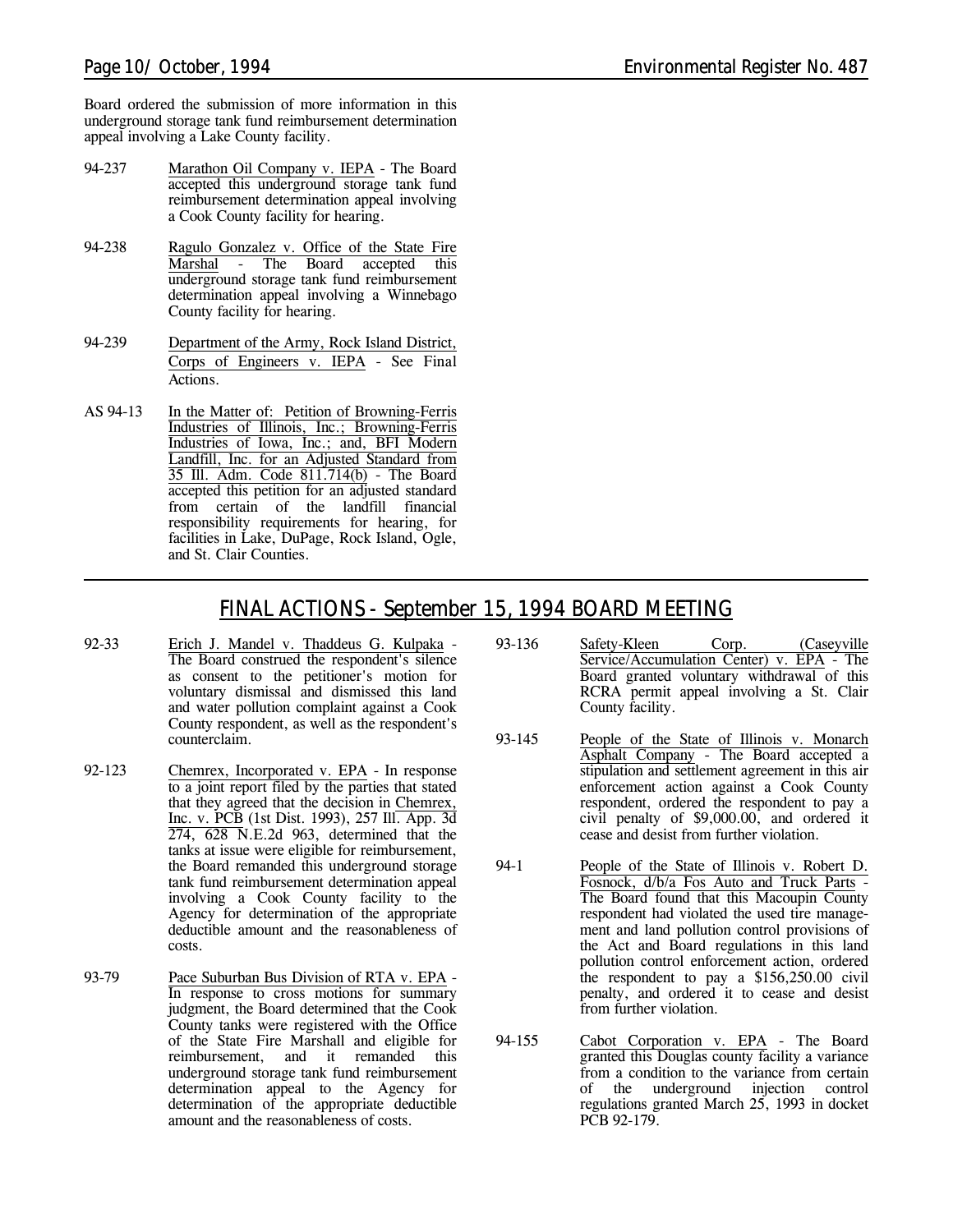- 94-159 Grimm's Diversified Service Corp. v. EPA The Board granted voluntary dismissal of this underground storage tank fund reimbursement determination appeal involving a Tazewell County facility.
- 94-165 Robert J. Sheehy & Sons Funeral Home v. EPA - The Board dismissed this underground<br>storage tank fund reimbursement reimbursement determination appeal involving a Cook County facility because the petitioner did not timely file an amended petition as ordered on June 30, 1994.
- 94-251 City of Waterloo v. EPA Upon receipt of an Agency recommendation, the Board granted this Monroe County drinking water supplier a 45-day provisional variance to allow it to obtain water main construction permits while it is on restricted status for insufficient capacity.
- 94-252 Citizens Utilities Company of Illinois v. EPA Upon receipt of an Agency recommendation, the Board granted this DuPage County drinking water supplier a 45-day provisional variance to allow it to obtain water main construction permits while it is on restricted status for insufficient water storage capacity.
- 94-253 Austeel Lemont Company, Inc. v. EPA Upon receipt of an Agency recommendation, the Board granted this Cook County facility a 30-day provisional variance from the 90-day limitation on accumulation of hazardous waste.
- 94-254 City of Knoxville v. EPA Upon receipt of an Agency recommendation, the Board granted this Knox County wastewater treatment facility a 45-day provisional variance from the excess flow limitation requirements of the water pollution control regulations during a period of plant repairs.
- AC 94-16 Sangamon County v. Leroy Donley and Donley, Inc. - The Board dismissed this administrative citation as to the personal respondent and entered a default order against the Sangamon County corporate respondent, finding that it had violated Sections  $21(p)(1)$ and  $(p)(3)$ , ordering the complainant to submit a statement of hearing costs, and deferring imposition of a penalty and costs.
- AC 94-63 Sangamon County v. Halverson Construction Company, Inc. - The Board entered a default order, finding that the Sangamon County respondent had violated Sections  $21(p)(1)$ ,  $(p)(3)$ , and  $(p)(4)$  of the Act and ordering it to pay a civil penalty of \$1,000.00.
- AC 94-64 EPA v. John Hunt The Board entered a default order, finding that the DeWitt County respondent had violated Section  $21(p)(1)$  of the Act and ordering him to pay a civil penalty of

\$500.00.

- AC 94-65 EPA v. Thomas J. Martin The Board entered a default order, finding that the Champaign County respondent had violated Sections  $21(p)(1)$  and  $(p)(4)$  of the Act and ordering him to pay a civil penalty of \$500.00.
- AC 94-67 EPA v. Kirk Dana The Board entered a default order, finding that the Henry County respondent had violated Section  $21(p)(1)$  of the Act and ordering him to pay a civil penalty of \$500.00.
- R94-2(A) In the Matter of: Regulation of Petroleum Leaking Underground Storage Tanks, 35 Ill. Adm. Code 732 - *See Rulemaking Update.*
- R94-12 In the Matter of: 15% ROP Pan Control Measures for VOM Emissions--Part I: Pressure/Vacuum Relief Valves and 7.2 RVP, 35 Ill. Adm. Code 201, 211, 218 & 219 - *See Rulemaking Update.*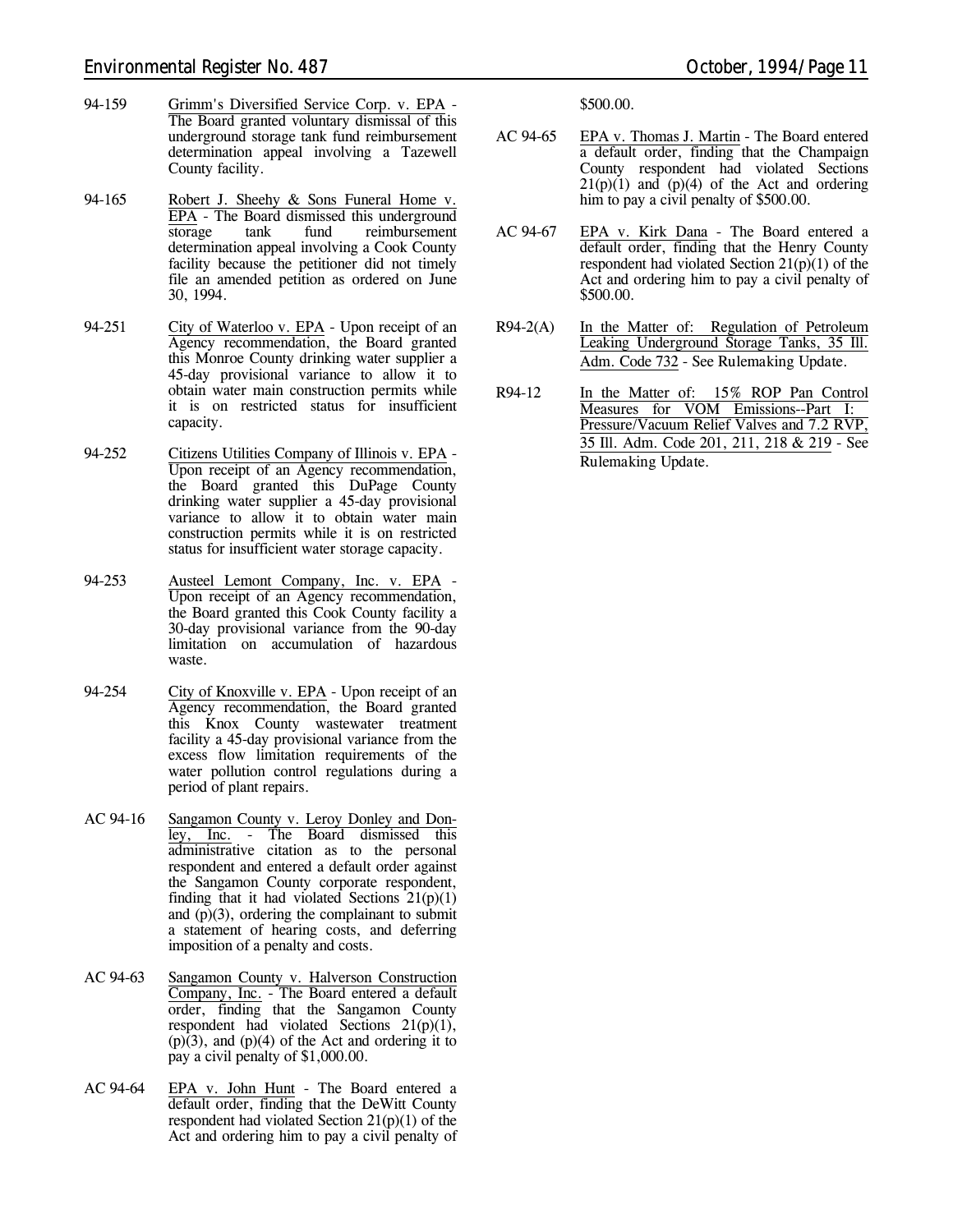## *NEW CASES - September 15, 1994 BOARD MEETING*

- 94-229 Village of Creve Coeur v. EPA The Board accepted this water well setback exception petition involving a Tazewell County facility for hearing.
- 94-230 Bargain Auto Rental, Inc./Budget Rent A Car v. Office of the State Fire Marshal - The Board accepted this underground storage tank fund reimbursement determination appeal involving a DuPage County facility for hearing.
- 94-240 International Union, United Automobile, Aerospace and Agricultural Implement Workers of America and UAW Local 974; and Citizens For a Better Environment v. Caterpillar, Inc. - The Board held this citizens' RCRA enforcement action against a Tazewell County facility for a frivolous and duplicitous determination.
- 94-241 Crop Production Services, Inc. v. EPA The Board accepted this underground storage tank fund reimbursement determination appeal involving a Randolph County facility for hearing.
- 94-242 People of the State of Illinois v. Central Lake County Joint Action Water Agency - The Board received a proposed stipulation and agreement in this water enforcement action against a Lake County facility and ordered publication of the required newspaper notice.
- 94-243 ESG Watts, Inc. v. EPA The Board accepted this RCRA permit appeal involving a Randolph County facility for hearing.
- 94-244 Rodney B. Nelson, M.D. v. Kane County Forest Preserve, Bradley Sauer, Chairman; Kane County Board, Warren Kammerer, Chairman - The Board held this citizen's water enforcement action against a Kane County facility for a frivolous and duplicitous determination.

94-245 People of the State of Illinois v. Klueter

Brothers Concrete Products, Inc. - The Board accepted this air enforcement action against a Madison County facility for a mandatory hearing.

- 94-246 People of the State of Illinois v. Odum Concrete Products, Inc. - The Board accepted this air enforcement action against a Williamson County facility for a mandatory hearing.
- 94-247 Rodney B. Nelson, M.D. v. Kane County Forest Preserve, Bradley Sauer, Chairman; Kane County Cougars, William Larsen, General Manager - The Board held this citizen's air and noise enforcement action against a Kane County facility for a frivolous and duplicitous determination.
- 94-248 People of the State of Illinois v. Comerica Bank - The Board received a proposed stipulation and settlement agreement in this air enforcement action against a Cook County facility and ordered publication of the required newspaper notice.
- 94-249 People of the State of Illinois v. Village of Rock City - The Board received a proposed stipulation and settlement agreement in this water enforcement action against a Stephenson County facility and ordered publication of the required newspaper notice.
- 94-250 William Bartz v. EPA The Board accepted this underground storage tank fund reimbursement determination appeal involving a Cook County facility for hearing.
- 94-251 City of Waterloo v. EPA *See Final Actions.*
- 94-252 Citizens Utilities Company of Illinois v. EPA *See Final Actions.*
- 94-253 Austeel Lemont Company, Inc. v. EPA *See Final Actions.*
- 94-254 City of Knoxville v. EPA *See Final Actions.*

## *CALENDAR OF HEARINGS*

All hearings held by the Board are open to the public. All Pollution Control Board Meetings (highlighted) are open to the public but public participation is generally not allowed. Times and locations are subject to cancellation and rescheduling without notice. Confirmation of hearing dates and times is available from the Clerk of the Board at 312-814-6931.

| October 4                 | $AC94-8$ | EPA v. Atkinson Landfill Company (Henry County Landfill $#2$ ) - E.M.A. office,                                   |
|---------------------------|----------|-------------------------------------------------------------------------------------------------------------------|
| $1:00$ p.m.               | AC.      | Henry County Jail, Cambridge.                                                                                     |
| October 6<br>$10:30$ a.m. |          | Pollution Control Board Meeting, James R. Thompson Center, 100 W. Randolph<br>St., Conference Room 9-040, Chicago |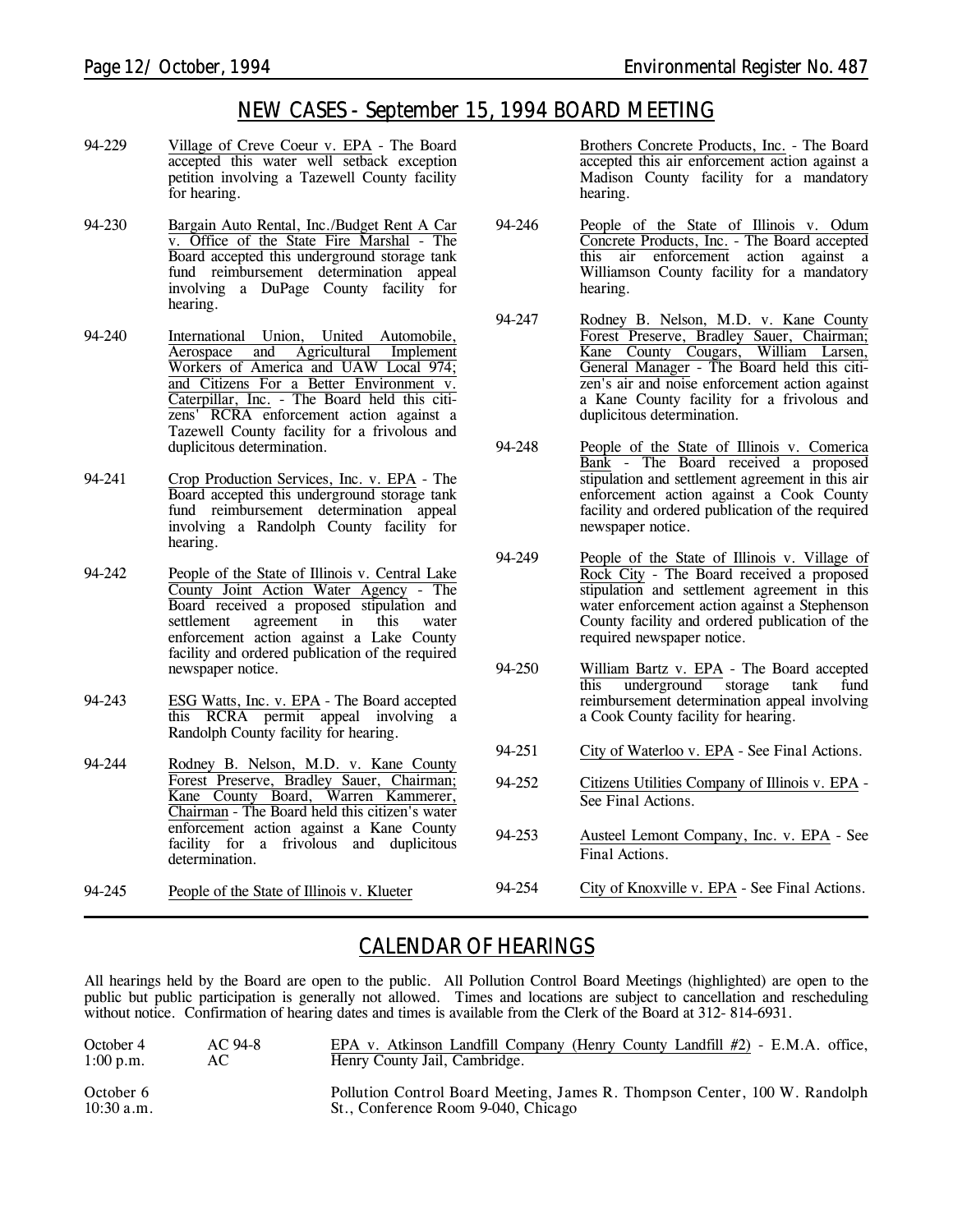## *Environmental Register No. 487 October, 1994/Page 13*

| October 12<br>$9:00$ a.m.   | PCB 94-127<br>$L-E$                  | People of the State of Illinois v. James Lee Watts, individually and d/b/a Watts<br>Trucking Service, Inc., and ESG Watts, Inc. - Illinois Pollution Control Board, Suite<br>402, 600 South Second Street, Springfield.                    |  |
|-----------------------------|--------------------------------------|--------------------------------------------------------------------------------------------------------------------------------------------------------------------------------------------------------------------------------------------|--|
| October 12<br>$10:00$ a.m.  | PCB 94-207<br>P-A, Land              | Wilmer Brockman, Jr. and First Midwest Bank/Illinois, as Trustee under Trust No.<br>757 v. EPA - Sheriff's Training Room, 707 Aetna Road, Ottawa.                                                                                          |  |
| October 13<br>10:00 a.m.    | PCB 94-74<br>$A-E$                   | People of the State of Illinois v. Glen Fearneyhough, d/b/a Beardstown Lumber &<br>Ready Mix - Beardstown City Hall, Courtroom, 101 West 3rd Street, Beardstown.                                                                           |  |
| October 13<br>$10:00$ a.m.  | PCB 94-208<br>P-A, Air               | A.E. Staley Manufacturing Co. v. EPA - Decatur Civic Center, Third Floor, Small<br>Conference Room, 1 Gary K. Anderson Plaza, Decatur.                                                                                                     |  |
| October 14<br>$9:30$ a.m.   | AS 94-11<br>Land                     | In the Matter of: Petition of Winnebago Reclamation Service, Inc. for an Adjusted<br>Standard from 35 Ill. Adm. Code $811.710(c)$ and $811.713(c)(1)$ - County Boardroom,<br>400 West State Street, Rockford.                              |  |
| October 19<br>10:00 a.m.    | <b>PCB 94-98</b><br>$L-S-R$ , 3d $P$ | Beardstown Area Concerned Citizens for a Better Environment v. City of Beardstown<br>and Southwest Energy Corp. - Elk's Club, 205 East Second Street, Beardstown.                                                                          |  |
| October 20<br>$10:30$ a.m.  |                                      | Pollution Control Board Meeting, James R. Thompson Center, 100 W. Randolph<br>St., Conference Room 9-040, Chicago                                                                                                                          |  |
| October 20<br>$10:30$ a.m.  | PCB 94-134<br>$A&W-E$                | People of the State of Illinois v. Bakley Construction Corp. - McHenry County<br>Government Center, Room B358, 2200 North Seminary, Woodstock.                                                                                             |  |
| October 25<br>$10:00$ a.m.  | AS 94-12<br>Land                     | In the Matter of: Petition of Waste Management of Illinois, Inc. for an Adjusted<br>Standard from 35 Ill. Adm. Code 807.665(b) and 811.714(b) - Christian County<br>Courthouse, Board Room, 2nd Floor, 101 North Main Street, Taylorville. |  |
| October 25<br>1:00 p.m.     | PCB 94-146<br>N-E, Citiz.            | Dorothy L. Hoffman v. City of Columbia - Columbia City Hall, City Council Room,<br>208 South Rapp, Columbia.                                                                                                                               |  |
| October 27<br>$10:00$ a.m.  | PCB 94-200<br>$L-V$                  | Illinois Landfill, Inc. v. EPA - Vermilion County Courthouse Annex, Room 213, 6<br>North Vermilion Street, Danville.                                                                                                                       |  |
| October 28<br>$10:00$ a.m.  | <b>PCB 94-26</b><br>P-A, Air         | Marathon Oil Company v. EPA - Robinson Library, 606 North Jefferson, Robinson.                                                                                                                                                             |  |
| October 28<br>10:00 a.m.    | PCB 94-27<br>$A-V$                   | Marathon Oil Company v. EPA - Robinson Library, 606 North Jefferson, Robinson.                                                                                                                                                             |  |
| November 3<br>$10:30$ a.m.  |                                      | Pollution Control Board Meeting, James R. Thompson Center, 100 W. Randolph<br>St., Conference Room 9-040, Chicago                                                                                                                          |  |
| November 4<br>$10:00$ a.m.  | R 94-21<br>R, Air                    | In the Matter of: 15% ROP Plan Control Measures for VOM Emissions--Part IV:<br>Amendments to 35 Ill. Adm. Code 211, 218 & 219 - James R. Thompson Center,<br>Room 9-040, 100 West Randolph Street, Chicago.                                |  |
| November 9<br>$9:30$ a.m.   | PCB 93-205<br>P-A, RCRA              | Safety-Kleen Corporation (Dolton Recycling Center) v. EPA - James R. Thompson<br>Center, 100 West Randolph Street, Room 11-500, Chicago.                                                                                                   |  |
| November 10<br>10:30 a.m.   | R 94-1<br>R, Water                   | In the Matter of: Amendments to 35 Ill. Adm. Code 302.202, 302.208, 302.212,<br>302.213, 302.407, 304.122 & 304.301 (Ammonia Nitrogen, Lead, and Mercury) -<br>James R. Thompson Center, Room 2-025, 100 West Randolph Street, Chicago.    |  |
| November 15<br>$10:00$ a.m. | AS 91-13<br>Water                    | In the Matter of: Petition of the City of Rock Island for an Adjusted Standard from 35<br>III. Adm. Code 304 - Rock Island City Hall, Council Chambers, 1528 Third Avenue,<br>Rock Island.                                                 |  |
| November 16<br>$9:30$ a.m.  | AS 91-13<br>Water                    | In the Matter of: Petition of the City of Rock Island for an Adjusted Standard from 35<br>III. Adm. Code 304 - Rock Island City Hall, Council Chambers, 1528 Third Avenue,<br>Rock Island.                                                 |  |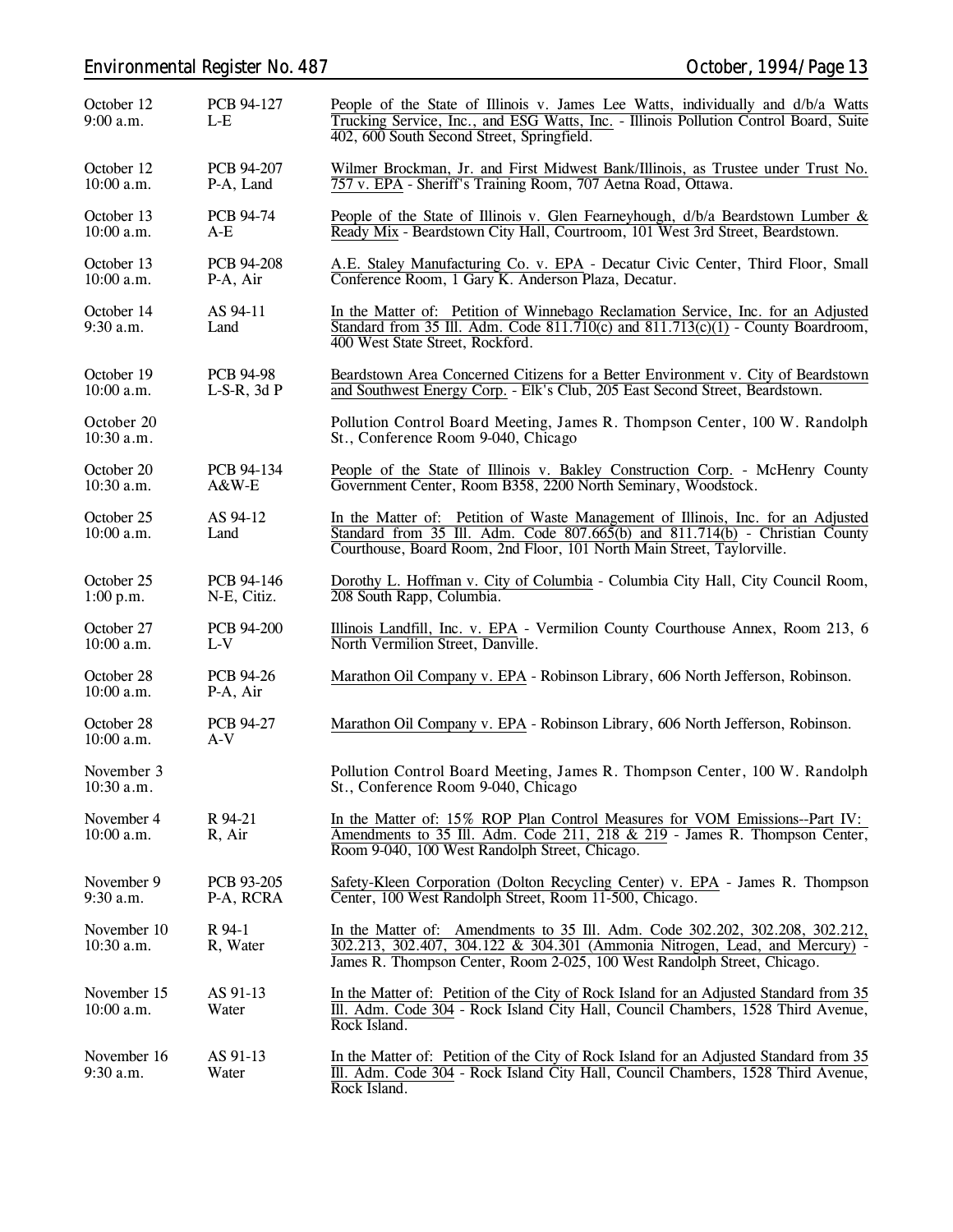| November 17<br>$9:00$ a.m.  | PCB 94-176<br>P-A, Land   | ESG Watts, Inc. (Sangamon Valley Landfill) v. EPA - Springfield Municipal Building,<br>City Council Chambers, Third Floor, 7th and Monroe Streets, Springfield.                                                                                                           |
|-----------------------------|---------------------------|---------------------------------------------------------------------------------------------------------------------------------------------------------------------------------------------------------------------------------------------------------------------------|
| November 17<br>$10:00$ a.m. | PCB 94-215<br>UST-FRD     | Stroh Oil Company v. Office of the State Fire Marshal - Pollution Control Board<br>Office, 600 South Second Street, Suite 402, Springfield.                                                                                                                               |
| November 18<br>$10:00$ a.m. | PCB 94-150<br>A&N, Citiz. | Angela M. White v. Terry & Billie Van Tine & Schneider Transport, Inc. - City<br>Council Chambers, 211 North Hamilton, Monticello.                                                                                                                                        |
| November 18<br>$9:00$ a.m.  | PCB 94-176<br>P-A, Land   | ESG Watts, Inc. (Sangamon Valley Landfill) v. EPA - Springfield Municipal Building,<br>City Council Chambers, Third Floor, 7th and Monroe Streets, Springfield.                                                                                                           |
| November 22<br>$10:30$ a.m. | R 94-1<br>R, Water        | In the Matter of: Amendments to 35 Ill. Adm. Code 302.202, 302.208, 302.212,<br>$302.213$ , $302.407$ , $304.122$ & $304.301$ (Ammonia Nitrogen, Lead, and Mercury) -<br>Law Enforcement Training Center, 600 South 2nd Street, Suite 300, Springfield.                   |
| December 1<br>$10:30$ a.m.  |                           | Pollution Control Board Meeting, James R. Thompson Center, 100 W. Randolph<br>St., Conference Room 9-040, Chicago                                                                                                                                                         |
| December 2<br>$10:00$ a.m.  | R 94-21<br>R, Air         | In the Matter of: `5% ROP Plan Control Measures for VOM Emissions--Part IV:<br>Amendments to 35 Ill. Adm. Code 211, 218 & 219 - James R. Thompson Center,<br>Room 2-025, 100 West Randolph Street, Chicago.                                                               |
| December 7<br>$10:00$ a.m.  | AC 94-37<br>AC            | Coounty of Ogle v. City of Rochelle, Owner/Operator, and Rochelle Disposal Service,<br>Inc., Operator under Contract ((Rochelle Municipal #2 Landfill) Ogle County Docket<br>No.--None) - Ogle County Courthouse, Conference Room #5, 110 South Fourth<br>Street, Oregon. |
| December 7<br>$10:00$ a.m.  | AC 94-39<br>AC            | County of Macon and IEPA v. Macon County Landfill Corp. - Ogle County<br>Courthouse, Conference Room #5, 110 South Fourth Street, Oregon.                                                                                                                                 |
| December 12<br>$10:00$ a.m. | PCB 94-191<br>P-A, NPDES  | Arco Products Company, a Division of Atlantic Richfield Company v. EPA - James R.<br>Thompson Center, Suite 11-500, 100 West Randolph Street, Chicago.                                                                                                                    |
| December 14<br>$10:30$ a.m. |                           | Pollution Control Board Meeting, James R. Thompson Center, 100 W. Randolph<br>St., Conference Room 9-040, Chicago                                                                                                                                                         |
| December 15<br>$10:00$ a.m. | PCB 94-195<br>$L-S-R$     | Land and Lakes Co., JMC Operations, Inc., and NBD Trust Company of Illinois, as<br>Trustee under Trust No. 2624 EG v. Village of Romeoville - Village Hall Board<br>Room, 13 Montrose Drive, Romeoville.                                                                  |
| December 16<br>$10:00$ a.m. | R 94-21<br>R, Air         | In the Matter of: 15% ROP Plan Control Measures for VOM Emissions--Part IV:<br>Amendments to 35 Ill. Adm. Code 211, 218 & 219 - James R. Thompson Center,<br>Room 9-040, 100 West Randolph Street, Chicago.                                                               |
| January 12<br>$10:30$ a.m.  |                           | Pollution Control Board Meeting, James R. Thompson Center, 100 W. Randolph<br>St., Conference Room 9-040, Chicago                                                                                                                                                         |
| February 16<br>$10:30$ a.m. |                           | Pollution Control Board Meeting, James R. Thompson Center, 100 W. Randolph<br>St., Conference Room 9-040, Chicago                                                                                                                                                         |
| March 16<br>$10:30$ a.m.    |                           | Pollution Control Board Meeting, James R. Thompson Center, 100 W. Randolph<br>St., Conference Room 9-040, Chicago                                                                                                                                                         |
| April 20<br>$10:30$ a.m.    |                           | Pollution Control Board Meeting, James R. Thompson Center, 100 W. Randolph<br>St., Conference Room 9-040, Chicago                                                                                                                                                         |
| May 18<br>$10:30$ a.m.      |                           | Pollution Control Board Meeting, James R. Thompson Center, 100 W. Randolph<br>St., Conference Room 9-040, Chicago                                                                                                                                                         |
| June 15<br>$10:30$ a.m.     |                           | Pollution Control Board Meeting, James R. Thompson Center, 100 W. Randolph<br>St., Conference Room 9-040, Chicago                                                                                                                                                         |
| Calendar Code               |                           |                                                                                                                                                                                                                                                                           |

3d P Third Party Action A-CAdministrative Citation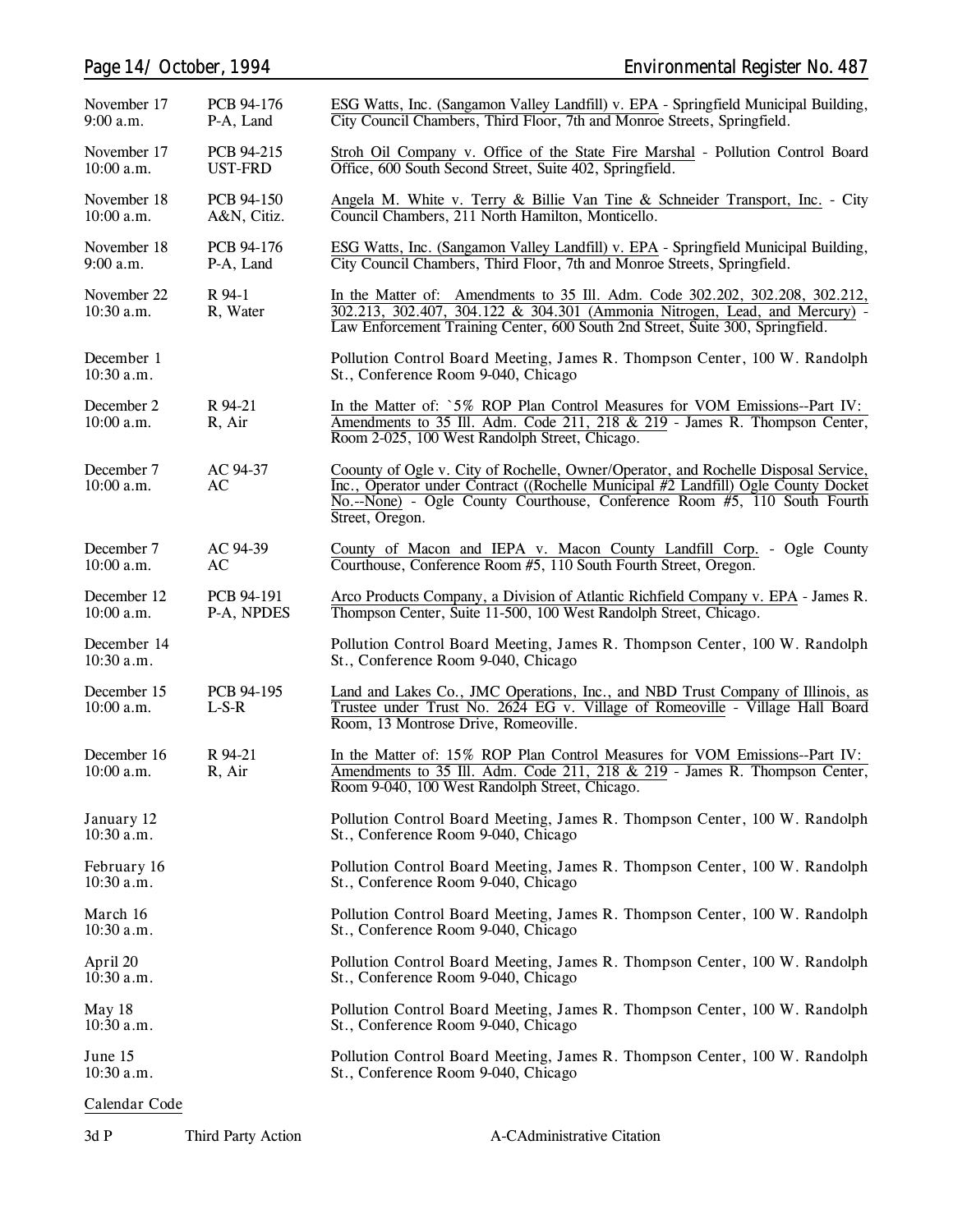## *Environmental Register No. 487 October, 1994/Page 15*

| $A-E$<br>$A-S$ | Air Enforcement<br><b>Adjusted Standard</b>                   | A&N-EAir and Noise Enforcement<br>A-VAir Variance                               |
|----------------|---------------------------------------------------------------|---------------------------------------------------------------------------------|
| A&W-E          | Air and Water Enforcement                                     | Citiz.Citizens' Action                                                          |
| <b>CSO</b>     | <b>Combined Sewer Overflow Exception</b>                      | EPCRA-EEmergency Planning and Community Right to<br>Know Act Enforcement        |
| GW             | Groundwater                                                   | <b>HW DelistRCRA Hazardous Waste Delisting</b>                                  |
| L-E            | Land Enforcement                                              | L-S-RLandfill Siting Review                                                     |
| $L-V$          | Land Variance                                                 | N-ENoise Enforcement                                                            |
| $N-V$          | Noise Variance                                                | P-APermit Appeal                                                                |
| PWS-E          | <b>Public Water Supply Enforcement</b>                        | PWS-VPublic Water Supply Variance                                               |
| R.             | <b>Regulatory Proceeding</b>                                  | RCRAResource Conservation and Recovery Act proceeding<br>(hazardous waste only) |
| <b>RCRA-E</b>  | <b>RCRA</b> Enforcement                                       | RCRA-VRCRA Variance                                                             |
| $S_{02}$       | S02 Alternative Standards (35 ILL. ADM.<br>CODE $302.211(f))$ | <b>SWH-ESpecial Waste Hauling Enforcement</b>                                   |
| SWH-V          | Special Waste Hauling Variance                                | <b>TThermal Demonstration Rule</b>                                              |
| T-C            | <b>Tax Certifications</b>                                     | <b>T-STrade Secrets</b>                                                         |
| UST-E          | Underground Storage Tank Enforcement                          | UST-FRDUnderground Storage Tank Fund Reimbursement<br>Determination             |
| W-E            | Water Enforcement                                             | W-VWater Variance                                                               |
| <b>WWSE</b>    | Water-Well Setback Exception                                  |                                                                                 |